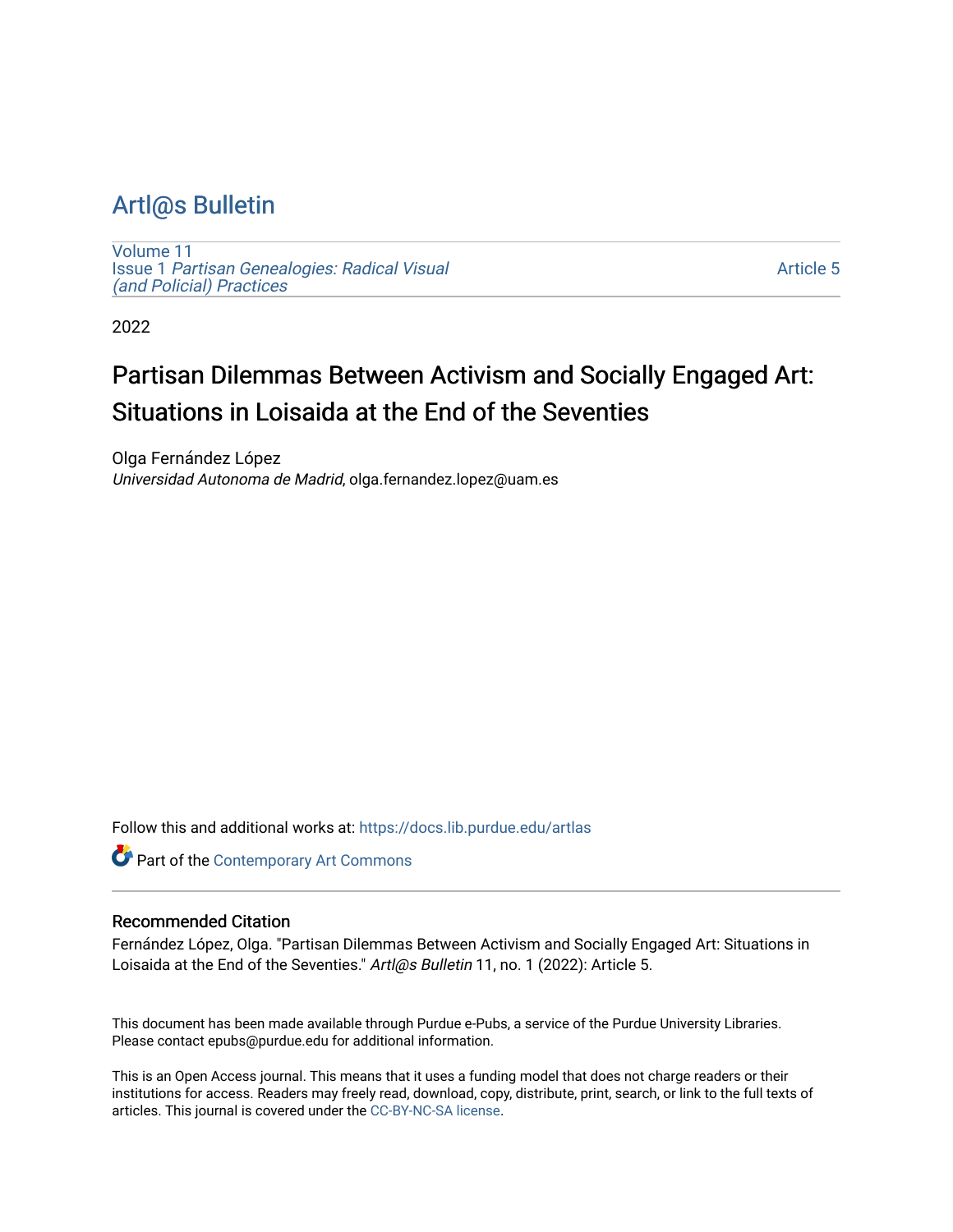# Partisan Dilemmas Between Activism and Socially Engaged Art: Situations in Loisaida at the End of the Seventies

# Cover Page Footnote

This article has been written in the frameworok of the Research projects Ré.Part – Partisan Resistance(s): Visual culture, collective imagination and revolutionary memory and Art, politics and counterculture in the transatlantic axis from the Cold War to contemporaneity (HAR2017-82755-P).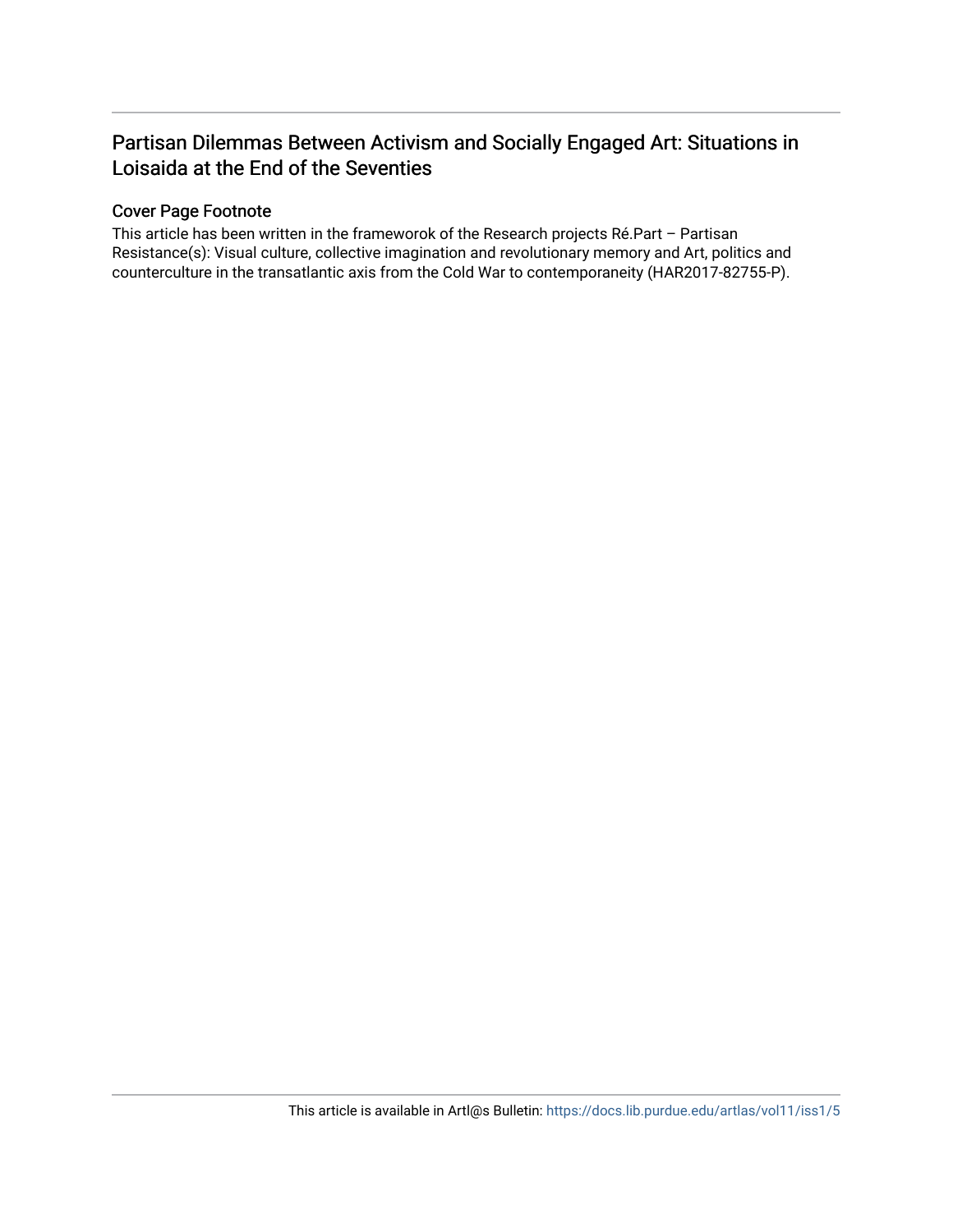# **Partisan Dilemmas Between Activism and Socially Engaged Art:** *Situations* **in Loisaida at the end of the Seventies**

Olga Fernández López

*Universidad Autónoma de Madrid*

# **Abstract**

The end of 1970s is an interesting moment to understand the epistemic shift that involves the passage from partisan artistic activism to contemporary socially engaged art. Then, a significant convergence took place in the neighborhood of Loisaida (NYC), where artists and local residents coincided in their modes of action. However, its subsequent cultural interpretations have overlooked each other. Art history cosmopolitan approaches clashed with migration identities, traversed by victimhood, but also by transnational heritages. This article examines and reunites both traditions looking for a reparative art history.

# **Resumen**

El final de la década de los setenta es un momento interesante para entender el cambio epistemológico que supuso la transición entre un activismo artístico partisano y un arte socialmente comprometido. En este momento, tuvo lugar una convergencia significativa entre ambos en el barrio neoyorkino de Loisaida, donde artistas y vecinos coincidieron en sus modos de acción. Sin embargo, las interpretaciones posteriores sobre esta coincidencia se han eludido mutuamente. Las aproximaciones de una historia del arte cosmopolita chocaban con las que provenían de las identidades migrantes, atravesadas por su victimización, pero también por sus legados transnacionales. Este artículo examina y reúne ambas tradiciones en busca de una historia del arte reparadora.

*Olga Fernández López. Associate Professor at the Universidad Autónoma de Madrid, where she teaches contemporary art and curatorial studies. She has recently published Exposiciones y comisariado. Relatos cruzados (Cátedra, 2020) and curated* One thousand roaring beasts. Exhibitions devices for a critical modernity *(CAAC, Seville, 2017).*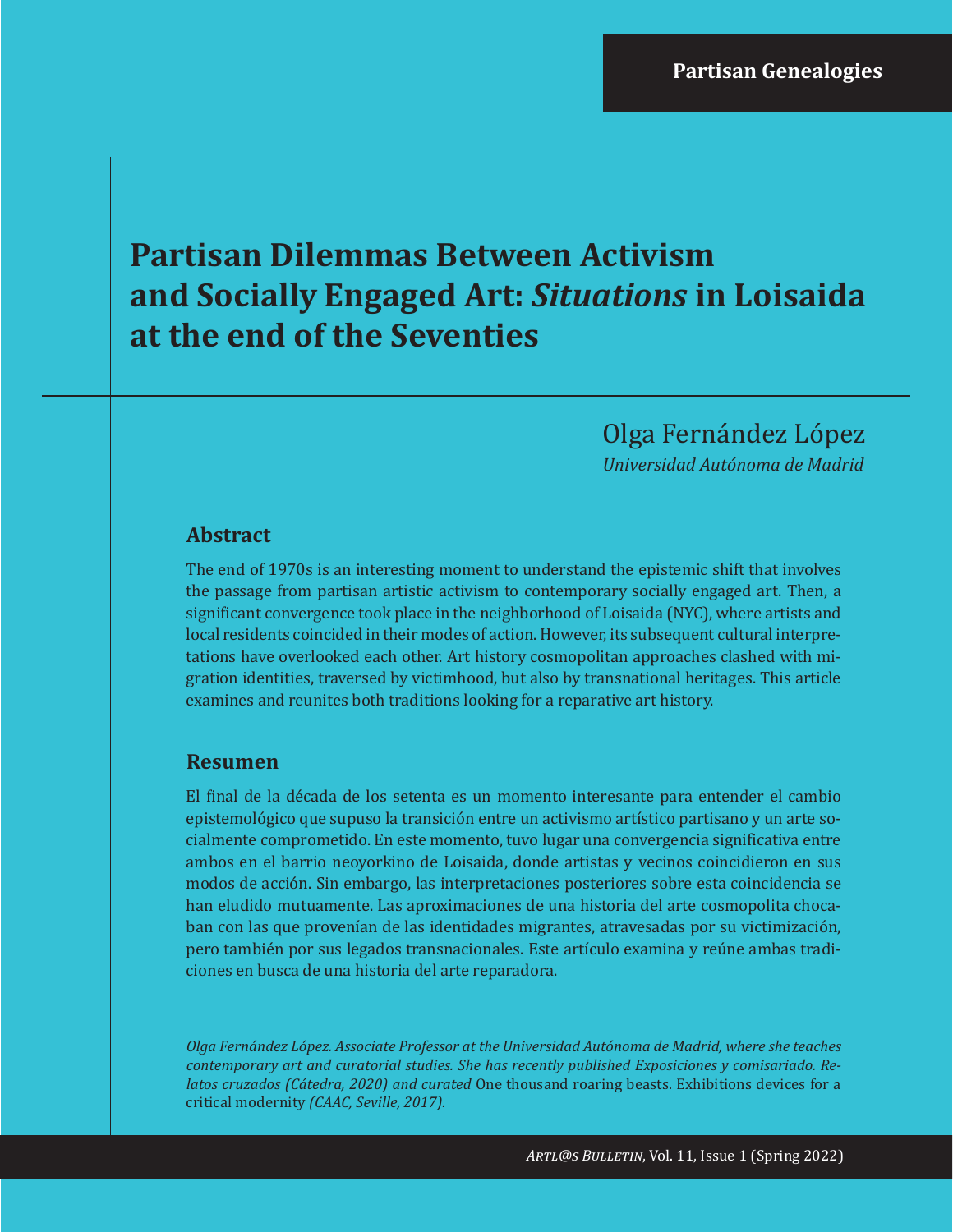The turn of the seventies can be considered a transitional moment in the New York art scene. While artists kept coming attracted by the city's liberal way of life and its educational opportunities, new conceptualist and experimental practices were to overcome some of the fatigue and disappointments associated with the political-oriented art of the late 1960s and early 1970s. Concurrently, and often at the same venues, neighborhood cultural practitioners, informed by other artistic traditions, such as muralism, cooperative theatre or Third World  $c$ inema, were updating their own partisan heritage $^1$ . Some of these artistic experiences, many of them collective or co-authored, were in close relation to currents that later were going to be identified as socially engaged art. However, these politically charged practices have been overlooked in the established art narratives of social or community art.

The diverse names given to socially-oriented art practices constitute a historiographic problem that inhibits an integrated view. In fact, they rather seem to emphasize a formula that enumerates the variety of their denominations, each one connected to an author, a period, a lineage, a genre, a complete conceptualization or a small nuance, thus inhibiting to see their common ground<sup>2</sup>. In this article, instead of aligning these actions that I will term 'Losaida's partisan practices' with a particular narrative,

I want to problematize their segregated, scattered view that continues to obscure their interpretation, on the basis of an ample literature addressing them in recent years. For that purpose I will place alongside Gordon Matta-Clark's *A resource Center and Environmental Youth Program for Loisaida* (1976), an author fully integrated in the canonical art history, with several simultaneous projects that took place in the same neighborhood and that can be linked to the partisan art genealogy, which is being explored in this *Artl@s Bulletin* issue. I will advocate that they were doing the *same thing*, but that they have been read within different disciplinary frameworks, establishing thus a divide that needs to be overcome. This re-connection will furthermore exemplify how, during the late seventies, a partisan artistic tradition helped to redefine contemporary socially engaged art and challenged artistic assumptions.

#### **Matta-Clark's Dilemma**

In 1976, Gordon Matta-Clark presented a project called *A resource Center and Environmental Youth Program for Loisaida* to the John Simon Guggenheim Memorial Fellowship. Prior, the artist had established contacts with several organizations of this Hispanic neighborhood on the Lower Eastside of Manhattan (NYC), a community already carrying out actions that encompassed art and social/political change, which I will later explain further and designate as partisan. The Guggenheim grant was awarded the following year with the actual funding starting in 1978, but the venture was left uncompleted due to the artist's untimely death. During recent years, this project has gained attention in an art historiographic context characterized by a rising interest in political and socially engaged artistic practices and in an attempt to expand the scope of Matta-Clark's work<sup>3</sup>.

Although Matta-Clark's statements in relation to an expansion of (the concept of) art are to some

<sup>&</sup>lt;sup>1</sup> This paper has been written in the framework of the research project *Ré.Part. Résistance(s) Partisane(s): Culture visuelle, imaginaires collectifs et mémoire révolutionnaire / Partisan Resistance(s): Visual culture, collective imagination and revolutionary memory* (Idex de l'Université Grenoble Alpes, ANR-15-IDEX-02). This project has provided a context in which to reconsider the notion of "partisan" and its diverse understandings. See URL: [https://modernidadesdescentralizadas.com/projects/re-part-2/.](https://modernidadesdescentralizadas.com/projects/re-part-2/) [Accessed](https://modernidadesdescentralizadas.com/projects/re-part-2/) 20 December 2021.

<sup>2</sup> To name but a few: Collaborative, participatory (Claire Bishop), relational (Nicolas Bourriaud), community-based, dialogic/conversational (Grant Kester), situational (Claire O'Doherty), socially engaged (Pablo Helguera), new genre public art (Suzanne Lacy), social sculpture (Joseph Beuys), site-oriented practices (Miwon Kwon). A (classic) list of references will include, among others, Arlene Raven (ed.), *Art in the Public Interest* (Ann Arbor: UMI Research Press, 1989), Suzanne Lacy, *Mapping the Terrain: New Genre Public Art* (Seattle: Bay Press, 1994); Lucy Lippard, *The Lure of the Local: Sense of Place in a Multicentered Society* (New York: The New Press, 1997); Mary Jane Jacob and Michael Brenson (ed.), *Conversations at The Castle. Changing Audiences and Contemporary Art* (Cambridge: The MIT Press, 1998); Nicolas Bourriaud, *Esthétique relationnelle* (Dijon: Les presses du reel, 1998); James Meyer, 'The Functional Site; or the Transformation of Site-Specificity', in Erika Suderburg (ed.), *Space, Site, Intervention: Situating Installation Art* (Minneapolis: University of Minnesota Press, 2000), pp. 23–37; Tom Finkelpearl, *Dialogues in Public Art,* (Cambridge, MA: The MIT Press, 2000); Miwon Kwon, *One Place after Another: Site-Specific Art and Locational Identity* (Cambridge, MA: The MIT Press, 2002); Grant Kester, *Conversation Pieces*, (Berkeley-Los Angeles: University of California Press, 2004); Claire Doherty (ed.), *Contemporary Art: From Studio to Situation* (London: Black Dog Publishing, 2008); Pablo Helguera, *Education for Socially Engaged Art. A Materials and Techniques Handbook* (New York: Jorge Pinto books, 2011); Claire Bishop, *Artificial Hells. Participatory art and the politics of the spectatorship* (London: Verso, 2012).

<sup>3</sup> See Corinne Diserens (ed.), *Gordon Matta-Clark* (Valencia: IVAM, 1992); Pamela M. Lee, *Object to Be Destroyed: The Work of Gordon Matta-Clark* (Cambridge, MA: The MIT Press, 2001) or Iria Candela, *Sombras de ciudad. Arte y transformación urbana en Nueva York 1970–1990* (Madrid: Alianza Ed., 2007).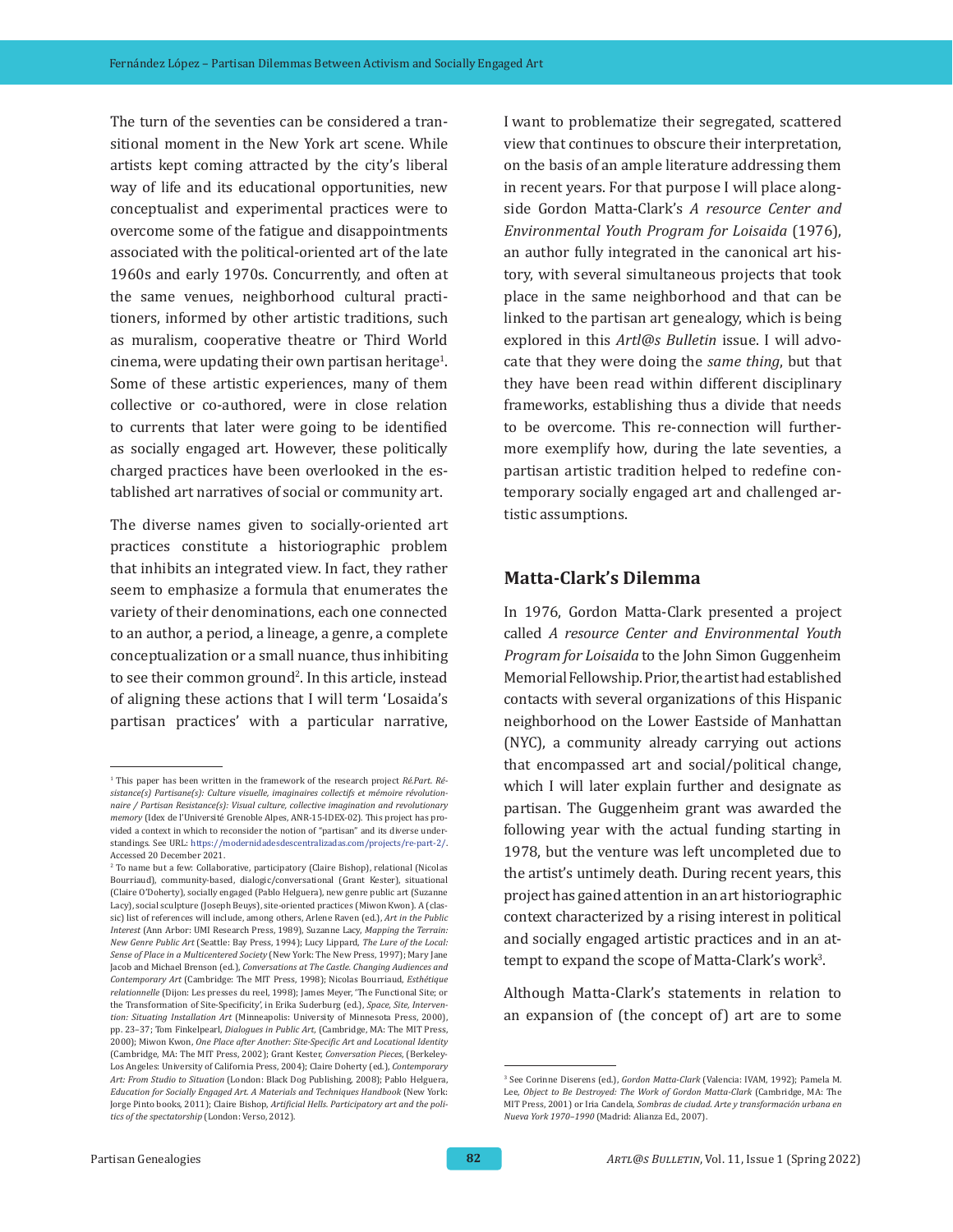extent ambivalent, this new approach is dominant in recent texts by Frances Richard and Cara Jordan, which both state a growing anti-institutional attitude of the artist during his last years and emphasize his interest in the collaboration with communities4 . In her book, Richard seeks to provide a context for some of Matta-Clark's contradictions through a methodological exploration of the role that language played in (and also *as*) his work and through a detailed look at the way in which his historical and biographical background had set experiential boundaries for him<sup>s</sup>. Matta-Clark's epochal conditions, then, help to explain some of the difficulties that he encountered to substantiate the liaison between art, social practice, and participatory politics. For Richard, "the social turn enacted by his generation is not sufficient to save art from a crisis of relevance"<sup>6</sup> , as Matta-Clark's own words confirm:

I know how I'm going to try to solve my personal guilt, let's say social, political, guilt, but I don't really know how to describe it for other people. I don't think that there is a formula. I think that basically art in society, in our community, is an incredible dilemma, and I don't think that there are any pat[terns] or generalized ways of doing it. I the character of your dealing with that specific situation is the piece, the work. If you can work with people in addition to working out your ideas, and so forth, then that can become an interesting ingredient in the art'.

In addition to Richard's comment on the crisis of relevance of art, it is interesting to note that Matta-Clark, when trying to characterize his own projects, used names such as experience or situation, terms that do not clarify the nature of what he was doing. On the contrary, they rather created a conundrum. In this text the dilemma will be regarded in relation to art's autonomy, easily dissolved in the broader social or political realm (art *as*, *in*, or *with* a community?) and, in consequence, in relation to the question of an authorial position that either disappears in the process of working with communities or eclipses the many subjects involved in the process. Therefore, I will look at the dilemmas that these *situations* generated, not only in regard of Matta-Clark, but also for the neighborhood that he aimed to address.

In order to address this dilemma, I will refer now to a contemporaneous artist, Joseph Beuys, who has been also reclaimed, after years of historiographic disgrace in the U.S. American context, and whose notions of an expanded concept of art and social sculpture have been helpful in the shaping and thinking of the here explained experiences and situations. Cara Jordan has comprehensively written about the impact of Joseph Beuys in the U.S. scene of the late 1970s and early 1980s<sup>8</sup>. For her, the arrival of Beuys' persona and ideas broke into an artistic scenario with very different genealogies, methodologies, and objectives regarding the relationship between art and politics. In her words: "Beuys' approach had been entirely conceptual—he used social sculpture as an umbrella for his political activities, and hence his project was purely symbolic. U.S. artists came from an opposing viewpoint. They were more interested in using aesthetic strategies as part of a broader political movement"<sup>9</sup> .

Simplifying the argument, we could say that, for Beuys, art and social forming were *the same thing*, a productive and transformative energy that is engendered in and by the relations between humans<sup>10</sup>, whereas, for activist-artists in the U.S., art was a transformative/instrumental tool for political

<sup>4</sup> For Cara Jordan this attitude can be related to his involvement in alternative spaces and the creation of a social network quite independent of the market economy. See Cara Jordan, 'Directing Energy: Gordon Matta-Clark's Pursuit of Social Sculpture' in Antonio Sergio Bessa and Jessamyn Fiore (ed.), *Gordon Matta-Clark: Anarchitect* (New Haven: Yale University Press, 2017), pp. 39-41. For Frances Richard, Matta-Clark was committed "to undermining systems he found oppressive — whether those systems were architectural or economic, spatial or semiotic". See Frances Richard, "Spacism. Gordon Matta-Clark and the Politics of Shared Space", *Places Journal*, March 2019. [https://placesjournal.org/article/gordon-matta-clark-spacism/?cn-reloaded=1#0.](https://placesjournal.org/article/gordon-matta-clark-spacism/?cn-reloaded=1#0) Accessed 6 November 2021.

<sup>5</sup> Frances Richard, *Gordon Matta-Clark: Physical Poetics* (Berkeley- Los Angeles: University of California Press, 2019).

<sup>6</sup> Frances Richard, "Spacism. Gordon Matta-Clark and the Politics of Shared Space". Accessed 6 November 2021.

<sup>7</sup> Judith Russi Kirshner, 'Interview with Gordon Matta-Clark,' in Corinne Diserens (ed.), *Gordon Matta-Clark* (Valencia: IVAM Centro Julio González, 1992), 392.

<sup>8</sup> Beuys had been featured in 6 of the 13 issues of *Avalanche* (1970-74), published by Willoughby Sharp and Liza Béar, he presented his works at Ronald Feldman Fine Arts and he lectured at the New School (January 1974), in his *Energy Plan for the Western Man Tour* in his short tour of New York, Chicago, and Minneapolis. Also that year took place his performance *I Like America and America Likes Me.* 

<sup>9</sup> Cara Jordan, *Joseph Beuys and Social Sculpture in the United States*, PhD Dissertation (New York: CUNY, 2017), 153-154, [https://academicworks.cuny.edu/gc\\_etds/1731/](https://academicworks.cuny.edu/gc_etds/1731/) Accessed 18 May 2021.

<sup>10</sup> Eric Michaud and Rosalind Krauss, 'The Ends of Art According to Beuys', *October*, vol. 45, 1988, 36-46.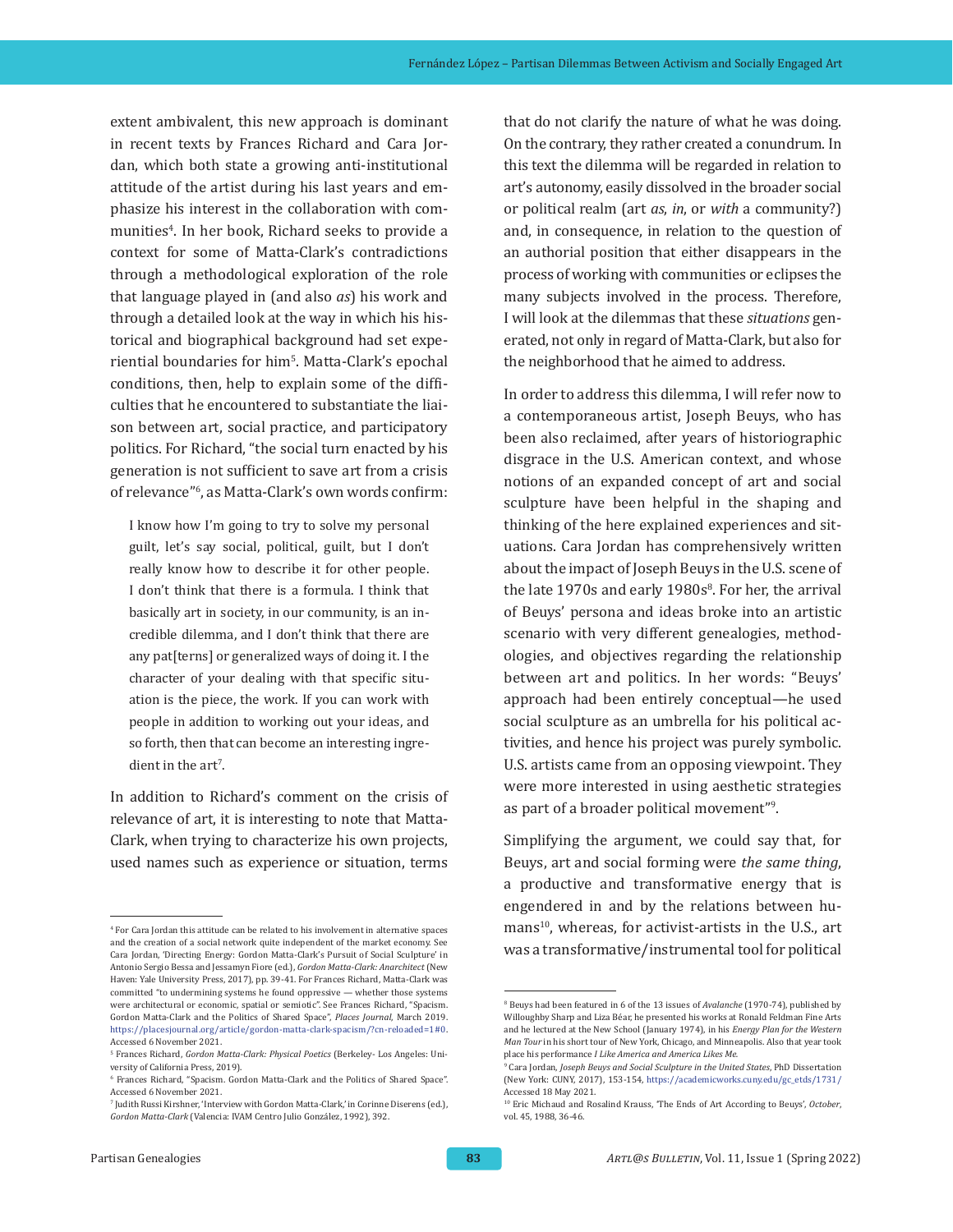(revolutionary) change. Cara Jordan sees a further difference, stating that "artists and critics in the United States were also distinct from Beuys in their ability to organize communities, a skill that was developed through their participation in larger civil rights and feminist movements, who in turn were inspired by labor unions in the early twentieth century"11. Nevertheless, for the issue of this present text, it seems meaningful that she also analyses the affinities and the shared "pursuit of social sculpture as a means to transform society"12—a search that connects Beuys and Matta-Clark, even though there was no personal relationship between them.

As I have mentioned, one of the underlying problems that social and political art face both is the extent to which "art" is not only instrumentalized, but disappears as a distinctive activity. This question can be posed as an aesthetic debate (or a conundrum), but surely it has other implications. In the case of Matta-Clark, Richard points out how some of his initiatives, such as the *Contrabienal* catalogue, FOOD, the Brooklyn Bridge Event, Graffiti Truck or even Arc de Triomphe for Workers, all of them not easily classifiable at that time, were pushed by him towards their consideration as artworks and even as saleable ones $13$ . One strategy to solve the problem (art's distinctiveness) was to turn to Marcel Duchamp, a path that was simple for Matta-Clark, not only because of his biographical background, but also on the account of other affinities between the two artists.14 For Richard "in the terms of Duchamp's lexicon, contrary possibilities are *reconciled* in the readymade, even though a glitch or gap -a *delay*- keeps them distinct"15. For Beuys, this operation was not necessary, since art and social formation were *the same thing*, and he thus didn't need to use the readymade in order to reconcile or to solve the contradiction. For Duchamp and Matta-Clark, the dilemma could be shortcut through the aesthetic reframing that the readymade enables, with the advantage that the artistic differential was

always safeguarded in the *delay*. The disadvantages are that the readymade is inevitably dependent on the artistic institutions and narratives thus easily run the risk of appropriation in order to obtain symbolic capital for artists/an artist's work.

By the same token, the social/activist practice is erased twice in such move. The process by which a social practice becomes an artistic project, through its reframing as a readymade for the art sphere, operates as a transmutation in which the former (the social practice) is alchemically-duchampianlytransformed into art. For the clarity of the argument, I am neither questioning the value of the readymade, which is a foundational basis of  $20<sup>th</sup>$  century art; nor am I distrusting Matta-Clark's purposes, somewhat authorial, but explained by his own time and conditions. It is arguable that the present inscription of these types of projects into an art history discursive framework re-enacts the magical trick that eclipse the social and activist coexisting practices in an effort to safeguard disciplinary (art history) boundaries. After all, Matta-Clark's project and the actions that were already being carried out by the local residents were actually *the same thing*. However, the contemporary interpreters of the artist's Loisaida Project overlook the extension of the struggles that were occurring in the neighborhood as Loisaida was, in fact, conceived as a mere scenario in which the artist performed his last work, barely a footnote with a couple of local names. Hence, in spite of the good intentions of including socially engaged projects in art history, it is surprising that so little is told about the actual contemporary context. Moreover, when art historians have approached the interrelations of artistic practices in this part of the city, it has often been with regard to the1980s artistic boom and later gentrification of New York's Lower Eastside.

The range of artistic and social practices that were taking place in Loisaida was very diverse and they have been similarly recovered in more recent years, as we shall see 16. Their retrieval stems from an increasing interest in the neighborhood local history

<sup>&</sup>lt;sup>11</sup> Cara Jordan, *Joseph Beuys and Social Sculpture in the United States*, 155.

<sup>12</sup> Cara Jordan, 'Directing Energy: Gordon Matta-Clark's Pursuit of Social Sculpture' in Antonio Sergio Bessa and Jessamyn Fiore (ed.), *Gordon Matta-Clark: Anarchitect* (New Haven: Yale University Press, 2017), 38.

<sup>13</sup> Frances Richard, *Gordon Matta-Clark: Physical Poetics* (Berkeley- Los Angeles: University of California Press, 2019), 383.

<sup>&</sup>lt;sup>14</sup> Marcel Duchamp was a close friend of Roberto Matta, Gordon Matta-Clark's father. <sup>15</sup> Ibid., 337 (italics in the original).

<sup>16</sup> One of the first ones was Mario Maffi, *Gateway to the Promised Land: Ethnic Cultures in New York's Lower East Side* (New York: New York University Press, 1995). It was a translation on the 1992 original Italian version.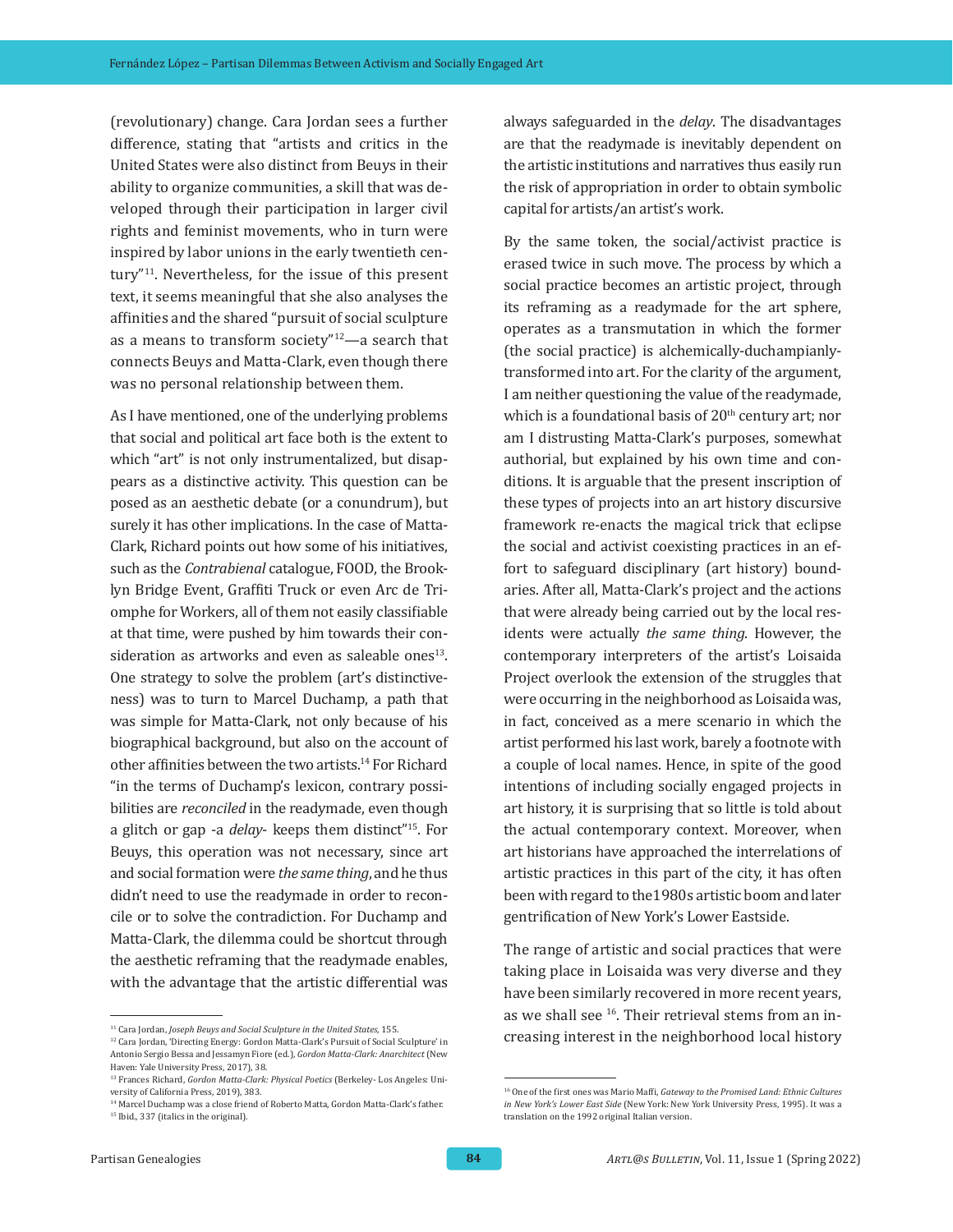and collective memory and is informed by disciplinary perspectives brought by social anthropologists, urbanists, geographers or cultural analyzers. In this respect, it is significant to mention their emphasis on identity politics, a point of view that privileges the particularities of community building for the multi-ethnic base of the neighborhood, in which Latinxs played a major role. However, such citizen initiatives have not been fully addressed under an art history angle, in spite of their proximity to social artistic practices. Hence the question to be asked should be if it is possible to see both issues evolving from a common ground?

### **Underclass and Domestic Colonialism**

The Lower East Side, along with the Bronx, Harlem, Spanish Harlem or Brooklyn, were inextricably linked to the visuality of New York during its 1970s crisis. The city was undergoing a difficult moment that affected the social fabric: de-industrialization, depopulation, bankruptcy and debt, drastic cuts, strikes, high rates of crime, and urban decline. While white middle classes abandoned the city (white flight), new waves of immigrants (especially Latinxs) arrived at the city during the 1960s and 1970s, adding a new layer to the city's demography. Landlords systematically neglected the buildings in those areas and even burned them to get insurance money, thus deepening the process of decay. There was an interrelated spatial concentration of abandoned buildings, vacant lots, poverty, unemployment, criminality and social unrest. Significant to this period was the spread of the term underclass, intended to frame poor people (mostly Black and Latinxs) as criminal. In John Welshman words:

The phrase 'underclass' was first used in the early 1960s by Gunnar Myrdal, who used it to describe the effects of technological change on the American workforce. (...) In the 1970s, Myrdal's concept was also to be transformed in intellectual and ideological terms, so that by the end of the decade it had become a behavioral term for poor people, mainly black, who behaved in ways that were viewed as criminal, deviant, or simply different from the middle class<sup>17</sup>.

In this context, episodes such as the loots following the 1977 blackout can be read as symptoms of the racial and social tension accompanying the economic crisis of the 1970s. The spread of the term had a communicative impact in that moment. For instance, a notorious connection was established between several consecutive *Time* covers during July and August of 1977, significantly titled *'Youth Crime*, *Blackout'77', 'Once more, with looting', 'Minority within Minority'* and *'The Underclass'*18. This series was followed by Ken Auletta's book *The Underclass* (1982) that also helped to spread the term, even in the art context<sup>19</sup>. Lastly, and especially regarding the issues discussed here, it seems significant that the 1984 published and often-cited article by Rosalyn Deutsche and Cara Gendel Ryan relates underclass, the gentrification of the Lower East Side, and the artists' paradoxical position in  $it^{20}$ .

This manipulative, intellectual operation was established within a political framework if not a cultural war where the social unease was used by conservatives against the liberal assumptions of the American welfare programs of the 1960s. While the economic crisis was hitting hard, the right-wing ideological rearming was evolving. Neo-liberals sold themselves as modernizing agents that would bring employment through new technologies, financial capital, and service economy, just when the impetus of social and political movements had started to show signs of decay. However, we have to wonder if the "underclass" was as riotous as it was portrayed as well as to ask if its subjects still were politically active, if they were able to present some kind of resistance and if this opposition merged at some point with artistic practices.

Key to the here-described ideological turn was the role of images in constructing the picture of the city,

<sup>17</sup> John Welshman, *Underclass : A History of the Excluded Since 1880* (London: Bloomsbury, 2013), 142.

<sup>&</sup>lt;sup>18</sup> *Time* covers from 11 July, 25 July and 29 August 1977.

<sup>19</sup> Ken Auletta, *The Underclass* (New York: Random House, 1982).

<sup>20</sup> Rosalyn Deutsche and Cara Gendel Ryan, 'The Fine Art of Gentrification', *October*, vol. 31, 1984, 96.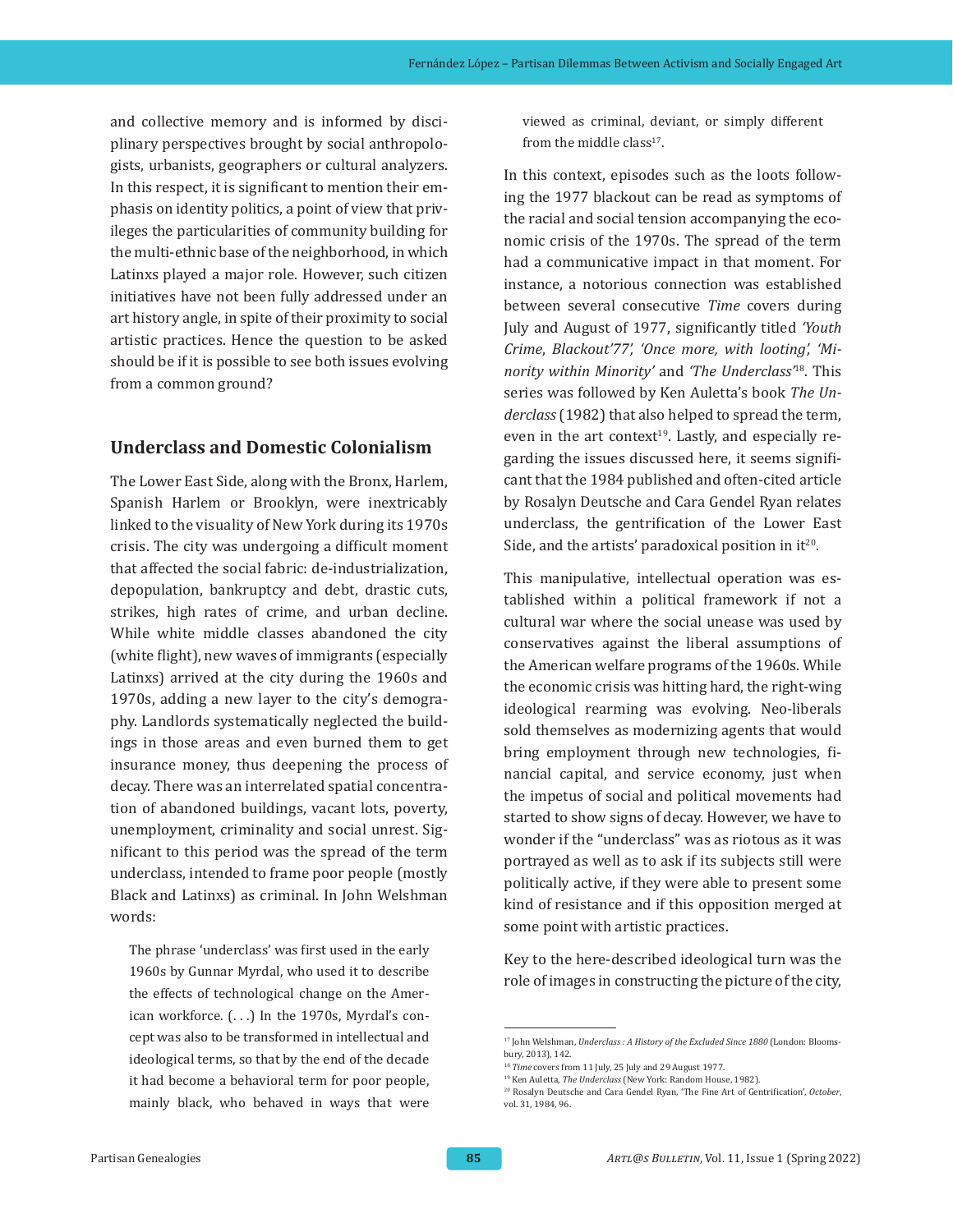especially these neighborhoods, as a theatre of war and their communities as a threatening enemy. In terms of visual representation, the image of NYC as a dangerous metropolis (a fear city $21$ ) was spread by films, documentary photographers, photojournalists and comics, all with varying agendas. For documentary photographers, it was a place to expand the liberal documentary genre; for photojournalists, the city was easily portrayable as a war zone. For example, if we take Bruce Davidson's renowned photographic series *East 100th St.*, it seems interesting to note that during its shooting, even though he would have tried to take "extensive precautions" regarding the representation of the local residents, as a contemporary art critic had stressed at the time, the artist was not able not overcome some of the inherent contradictions of documentary photography, such as the stereotyping and revictimizing of disfranchised people in the ghettos $22$ .

Soon after, significant writers and photographers such a Susan Sontag, Abigail Solomon-Godeau, Martha Rosler or Allan Sekulla were going to question such "safari of images" and to address the status of documentary photography as a form of social and political critique in the U.S. context<sup>23</sup>. In spite of the predominance of suchlike distorting media images, there was a quite different, parallel production coming from inside the neighborhoods. Those kinds of pictures have lately become visible and been made available to a larger public through exhibitions and the democratizing possibilities brought by the internet archives. In them, the appalling situation of the neighborhoods was neither hidden, nor exoticized, and such images, for example to be found in the oeuvres of Camilo José Vergara, Ricky Flores, Geoffrey Biddle, Jamel Shabazz, Martha Cooper, Lisa Kahane or the so-called Seis del Sur (Joe Conzo Jr., Francisco Molina Reyes II, Edwin Pagan, Angel Franco and David Gonzalez) are to be situated at

<sup>21</sup> Kim Phillips-Fein, *Fear City*: New York's Fiscal Crisis and the Rise of Austerity Politics (New York: Metropolitan Books, 2017).

the crossroads of documentary style, artistic legitimation and collective memory<sup>24</sup>.

In the filmic realm, movies such as *The Warriors* (1979) helped to the spectatorial identification with white characters feeling out of place, with the derelict and vandalized city chosen as perfect setting to locate their stories. A momentous episode exemplifying the biased film-presentation took place in connection with the filming in the South Bronx and the debut of *Fort Apache, the Bronx* (1981), with its script based on Tom Walker's police memoir *Fort Apache: New York's Most Violent Precinct* (1976). This part of the city, populated by Afro-American and Puerto Ricans, was a symbol of urban decay, criminal reputation and police racist abuse. At first, the film-project seemed to have been framed under "impeccable liberal credentials", including the starring of Paul Newman, and conversations with the locals<sup>25</sup>. However, in the film the residents continued to be portrayed as criminals and victims. Hence, several community organizations, under the name CAFA (Committee Against Fort Apache)<sup>26</sup>, arranged various actions and mobilizations that included taking the production to court, marching, creating alliances with other national groups, talking to the press or picketing of theaters upon the film's release. Lawrence Webb, who has looked at public protest and film production more closely found that "what made the protests against these films distinctive was their focus on the point of production as well as exhibition, and the extent to which they were able to mobilize local and national media to generate publicity, shape public discourse, and create a framework for reception"27.

<sup>22</sup> A. D. Coleman, 'Two Critics Look at Davidson's ʻEast 100th St.', *The New York Times*, 11 October 1970.

<sup>23</sup> Martha Rosler, 'In, Around, and Afterthoughts (on Documentary Photography)' in Martha Rosler, *3 Works* (Halifax: Press of the Nova Scotia College of Art and Design, [1981] 2006), 86.

<sup>24</sup> *Seis del Sur: Dispatches From Home by Six Nuyorican Photographers*, exhibition held at Bronx Documentary Center, January-March, 2013.

<sup>25</sup>A narration by activist Richie Pérez, The Bronx Mobilizes Against Multinational Media (1985) in the Media Justice History Project: [https://www.mediajusticehistoryproject](https://www.mediajusticehistoryproject.org/archives/82) [.org/archives/82.](https://www.mediajusticehistoryproject.org/archives/82) Accessed 18 May 2021.

<sup>&</sup>lt;sup>26</sup> Pérez explains: "By the time CAFA was two weeks old, it had grown to include the Black United Front, the Black and Latino Coalition Against Police Brutality, the United Tremont Trades (construction workers), the United Bronx Parents, the Coalition in Defense of Puerto Rican and Hispanic Rights, and the Union of Patriotic Puerto Ricans, as well as many unaffiliated individuals. Many of CAFA's members had been active in the 1973 protests that closed down the racist film Badge 373 and the more recent protests against anti Puerto Ricans slurs that had appeared in and in the New York Post", Ibid.

<sup>27</sup> Lawrence Webb, 'Made in New York: Film Production, the City Government, and Public Protest in the Kock Era', in Johan Andersson, Lawrence Webb (eds.), *The City in American Cinema. Film and Postindustrial Culture* (London: Bloomsbury, 2019), 87.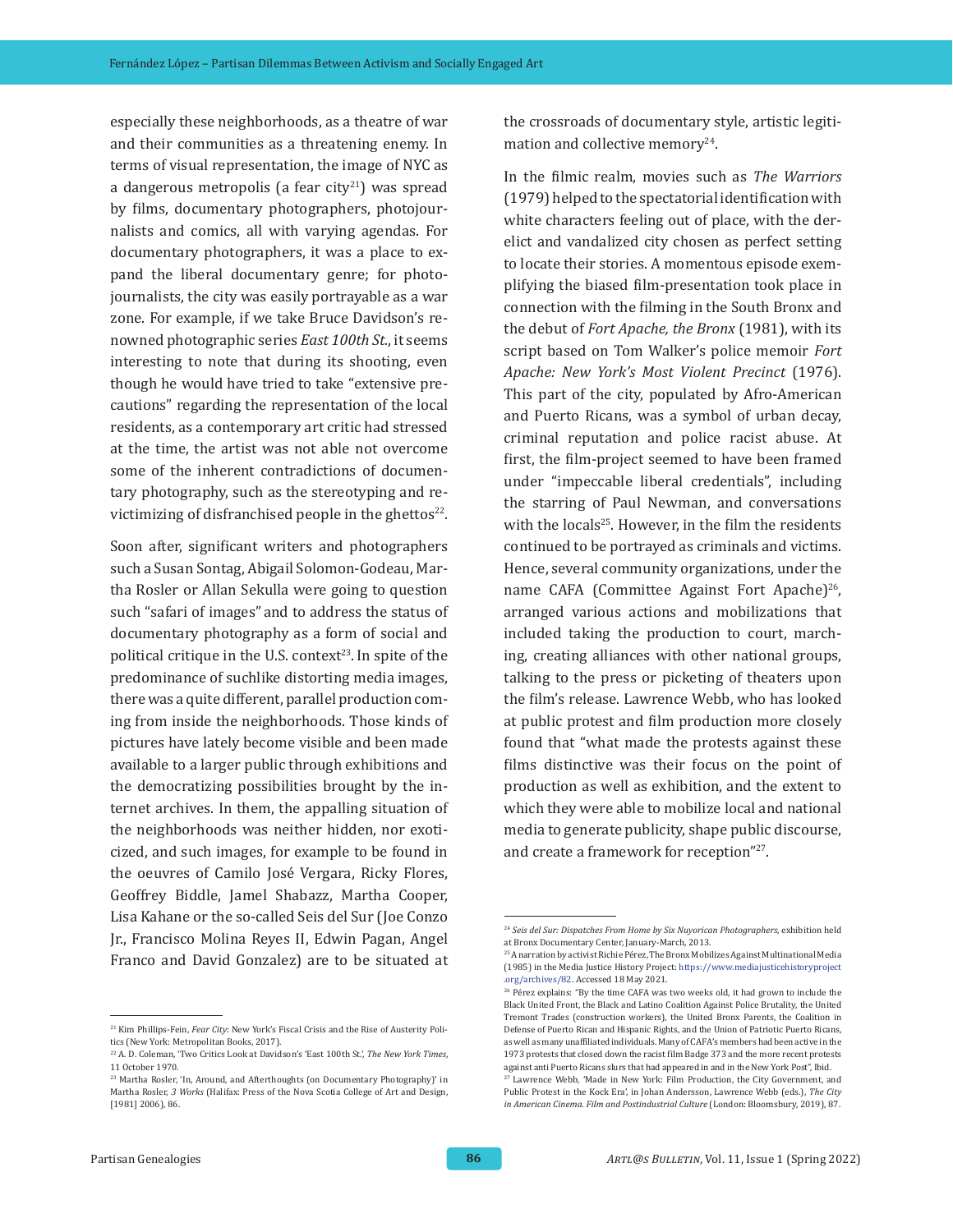Amy Lynn Corbin has highlighted the analogies that emerge in the film between the South Bronx and the Wild West of the Western genre, by depicting the prior as an "urban frontier" in which cowboy-cops fight urban residents including numerous other Western allusions and racialization procedures. For her, it was a narrative that "became more pervasive in mainstream discourse as crime rose in the 1970s and 1980s"28. In her view, "transferring the frontier analogy to the inner city meant employing both, the imperialist demonology of a savage other culture and a distanced admiration of that same culture"29. In this respect, it may be relevant to connect her perspective to Hell Kitchen's mural by Arnold Belkin titled *Against Domestic Colonialism* (1972), in which a sign reads "We the people demand control of our communities", a claim that will become relevant for the hereinafter outlined partisan approach. Lastly, and connecting to the initial paragraphs on the neglection of New York's real estate and the correlating enrichment of its owners, one cannot emphasize too much Corbin's observation that the frontier metaphor began also to be re-used when gentrification and real estate opportunities began to open up at that precise moment<sup>30</sup>.

## *Mejore, No Se Mude* **[Improve, don't Move]**

In spite of, or maybe even because of the here described dramatic situation, many concerned districts, grassroots communities were vigorous $31$ . Since the 1960s, the Lower East Side, with its multi-ethnic constituency, was invigorated by the transnational experience of the Puerto Rico Independence Movement, the Young Lords Party or the Latin American exiled<sup>32</sup>. They all helped developing a long-enduring impact on the collective conscience of the area and a sense of agency that were spread through educational, community, and youth programs<sup>33</sup>, and the organization of various Tenant's Associations, such as Avenue C Preservation Committee, 7<sup>th</sup> Street Block, 11<sup>th</sup> Street Movement, Adopt-A-Building, or the campaign *Mejore, No Se Mude* [Improve, don't move]. In the last years, several authors, as we shall see, have recovered the memory of these struggles and re-framed these engaged forms of activism and social change, in which countercultural, artistic experimentation played an important part. As Lis Ševčenko states:

Loisaidan activists worked to define a cultural identity for the neighborhood and its residents that reflected the new experiences of Puerto Ricans in New York. Perhaps more than any other efforts, what put Loisaida on the map was the intense activity of artists, musicians, and poets who gave shape to the idea of what came to be known as Nuyorican culture and language starting in the mid-1970s. The work of the Nuyorican poets and musicians, like that of other Loisaida organizers, was related to the neighborhood and the efforts to improve its physical conditions<sup>34</sup>.

Among others, significant spaces and organizations were the Nuyorican Poets Café, Real Great Society/ CHARAS/El Bohío, CUANDO, The Poetry Project, or programs such as University of the Streets, the Young Filmmakers Foundation and the Film Club. Events such as the building of a Buckminster Fuller's geodesic dome in a vacant lot, organized by CHARAS (1970), the collective murals, the solar collectors or the experimental windmill (1976), along with a calendar of public parades, street festivals,

<sup>28</sup> Amy Lynn Corbin, *The Urban Frontier: From Inner City Tourist to Resident, Cinematic Geographies and Multicultural Spectatorship in America* (Cham: Palgrave MacMillan, 2015), 114.

<sup>29</sup> Ibid.

<sup>30</sup> Also interesting is how countercultural films, such as Charlie Ahearn's *Wild Style* (1982), revamped hip-hop culture and graffiti "wilderness" under a musicaldocumentary genre.

<sup>31</sup> Christopher Mele, *Selling the Lower East Side: Culture, Real Estate, and Resistance in New York City* (Minneapolis: University of Minnesota Press, 2000). Clayton Patterson (ed.), *Resistance: A Radical Political and Social History of the Lower East Side* (New York: Seven Stories Press, 2007). Nandini Bagchee, *Counter Institution: Activist Estates of the Lower East Side* (New York City: Fordham University Press, 2018).

<sup>32</sup> On transnational struggles of the sixties, see Anne Garland Mahler, *From the Tricontinental to the Global South Race, Radicalism, and Transnational Solidarity* (Durham and London: Duke University Press, 2018).

<sup>&</sup>lt;sup>33</sup> "The Lords' mission was to 'unite the two most oppressed classes, the lumpens and the workers, and also the two social groups in which our people are divided, the most oppressed Afro-Puerto Ricans and the *jíbaros*'. They offered classes in Afro–Puerto Rican history on the Lower East Side and around the city, believing that it had important implications for present-day Puerto Ricans", in Liz Ševčenko, 'Making Loisaida: Placing Puertorriqueñidad in Lower Manhattan', in Agustín Laó-Montes and Arlene Dávila, *Mambo Montage: The Latinization of New York City* (New York: Columbia University Press, 2001), 303.

<sup>34</sup> Liz Ševčenko, 'Making Loisaida: Placing Puertorriqueñidad in Lower Manhattan', p. 300.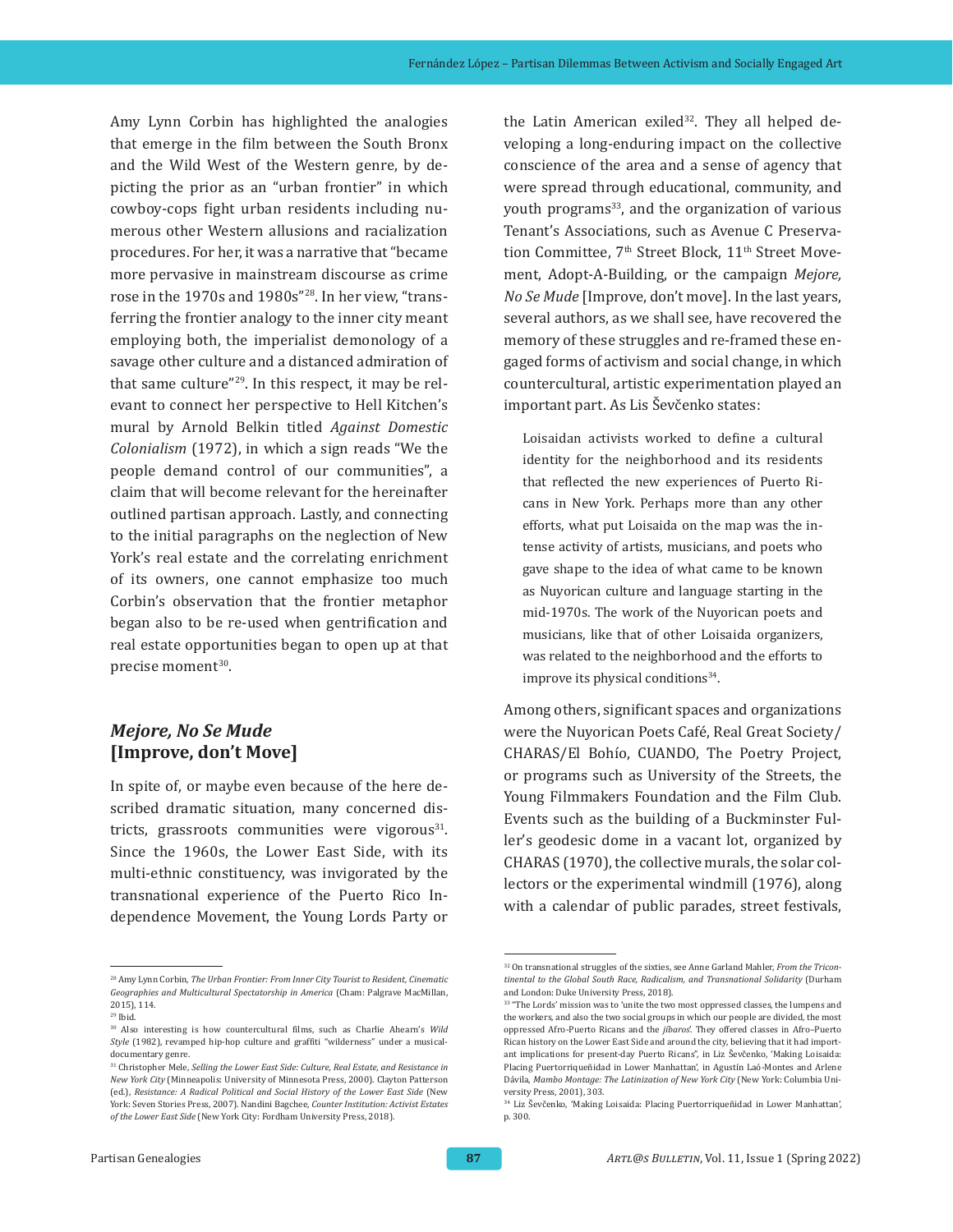and awards, helped to resist the physical decline and social disintegration of the area. Hence, it is this already vibrant context into which Matta-Clark project needs to be inscribed, too.

Various independent films of the second half of the 1970s are helpful to understand how the situation was lived from within. *LES* (Coleen Fitzgibbon, 1976), *Viva Loisaida* (Marlis Momber, 1978) and *El corazón de Loisaida* (Bienvenida Matias, with Marci Reavens, 1979) were three films that offered different approaches to the living conditions of the Latinx residents of "Loisaida", actually the phonetic re-naming of the Lower East Side by the Nuyorican poet Bimbo Rivas.

*LES* (initials for Lower East Side) was filmed by Coleen Fitzgibbon, an artist self-ascribed to a recognizable art and film history genealogy articulated around her educational background (1960s Structuralist cinema) and the network of artists and cultural activist formed in NYC during those years (she was a founder of Colab) $35$ . As a cultural activist, Fitzgibbon was then involved with her practice in the organization of various projects that implied questioning the relations of wealth and class<sup>36</sup>. She belonged to a group of artists that had started to address the critique of wealth and power in relation to the situation of the city. They also had a renewed interest in the "human subject matter" as understood by Joseph Beuys and as shown in exhibitions such as *Lives. Artists Who Deal With Peoples' Lives (Including Their Own) As The Subject And/Or The Medium Of Their Work* (1975), organized by Jeffrey Deitch<sup>37</sup>.

The alliance between experimental filmmaking and activism against inequality helps to understand the nature of *LES*, an ethno-fiction dystopia shot in the neighborhood<sup>38</sup>. In her approach, Fitzgibbon uses documentary footage, but inserts an ironic dystopia story, narrated in an ethnographic-style by a voiceover. In the film *LES* inhabitants are portrayed as adorers of a god of wealth and survivors of a lost civilization caused by scientific experiments. The film ends by stating that the rulers would want them to remain poor and that they are "unable to realize that they have become social guinea pigs of international financiers and trade development". The futuristic choice eases some of the problems associated with liberal documentary contradictions, such as white artists representing communities from a distance, an issue that she reflects on in 2012:

I basically roamed around the streets with my camera  $(...)$  I forget who else was in the film but a lot of it was me going around taking pictures with a Super 8 camera. It's all shot below 14<sup>th</sup> Street and above Houston, east of Avenue A, and people were pretty okay with it. I asked people before I filmed them (...). Later, I did shoot my neighborhood and people knew me. You sort of learn to ask people if it's okay to shoot, even your neighbors. (. . .) I can't think of too many artists that didn't get somewhat involved with the neighborhood<sup>39</sup>.

However, *LES* inhabitants' role in the narrative as "guinea pigs" is problematic, because they are, maybe inadvertently as in Matta-Clark's case, repositioned as "test subjects" for Fitzgibbon, in order to formulate her critique to neoliberalism and the impact of the new forms of capitalism. At the end, the ethno-fiction objectified the local residents, who were filmed, but without giving them a voice or agency.

<sup>35</sup> On her website: "Coleen Fitzgibbon is an experimental film artist based in NYC. Fitzgibbon has screened her work at international film festivals, museums and galleries. (...) A student at the School of the Art Institute of Chicago and the Whitney Independent Study Program, Fitzgibbon studied with Owen Land, Stan Brakhage, Yvonne Rainer, Carolee Schneemann, and Jack Smith, and worked on film and sound projects for Dennis Oppenheim, Gordon Matta-Clark and Les Levine. She formed the collaborative X+Y with Robin Winters in 1976, The Offices of Fend, Fitzgibbon, Holzer, Nadin, Prince and Winters in 1979, and cofounded the New York based Collaborative Projects, Inc. (Colab) in 1977 through 1981, along with forty plus artists". [http://www](http://www.coleenfitzgibbon.com/) [.coleenfitzgibbon.com/](http://www.coleenfitzgibbon.com/) Accessed: 18 May 2021.

<sup>36</sup> We can mention her video projects with the collective X+Y (with Robin Winters), *Take the money and run* (1977) and *Rich & Poor* (1977) and exhibitions in which she was involved, such as *Citizens United. Stomp the rich* (1976), with Robin Winters, *Manifesto Show* (Colab, 5 Bleecker Street Store, 1979) with Jenny Holzer, or *Income and wealth* (Colab, 5 Bleecker Street Store, 1979).

<sup>&</sup>lt;sup>37</sup> This exhibition took place at the Fine Arts Building at 105 Hudson Street, an important independent space of the city. Inside the catalogue we can read: "Beuys is certainly an important figure for a number of artists in the show, but like the meaning of his work, his influence on other artists is difficult to directly trace", Jeffrey Deitch, *Lives.* 

*Artists Who Deal With Peoples' Lives (Including Their Own) As The Subject And/Or The Medium Of Their Work* (New York: The Fine Arts Building, 1975). The connection between Deitch, Beuys and Colab is well established, as shown in the support that Beuys gave to the protest of Colab's now famous *Real State Show*. See Marvin Taylor and Carlo Mccormick, *The Downtown Book: The New York Art Scene, 1974–1984* (Princeton, NJ: Princeton UP, 2006).

<sup>38</sup> The film was broadcasted in Colab's Manhattan Cable Channel in the *Red Curtain Show* (1978).

<sup>39</sup> Coleen Fitzgibbon 'Excerpt from the Bowery Artist Tribute interview', 30 April 2012, [http://www.coleenfitzgibbon.com/coleen-fitzgibbon-excerpt-from-the-bowery](http://www.coleenfitzgibbon.com/coleen-fitzgibbon-excerpt-from-the-bowery-artist-tribute-interview-april-30-2012) [-artist-tribute-interview-april-30-2012.](http://www.coleenfitzgibbon.com/coleen-fitzgibbon-excerpt-from-the-bowery-artist-tribute-interview-april-30-2012) Accessed 18 May 2021.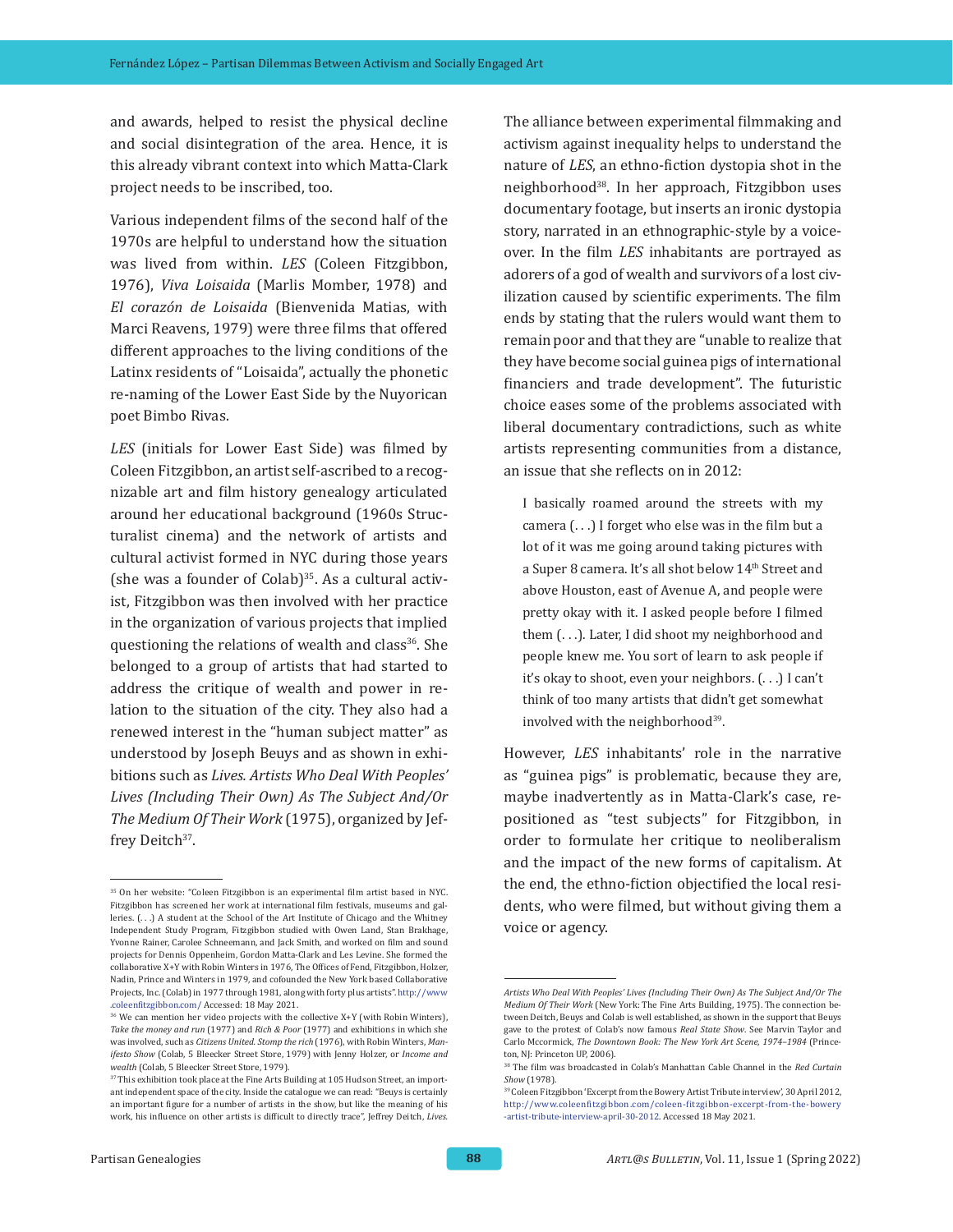The other two mentioned films avoided the fictive element and opted instead for a conventional documentary approach. Both preferred to use in their titles the term Loisaida instead of Lower East Side; and both emphasized youth engagement, network building, and the human right to the city as well as stressing community activism and creativity. Bienvenida "Beni" Matías is a pioneer independent Latina filmmaker, film executive and producer. She was born in Puerto Rico and emigrated as a child to NYC, where she lived in El Barrio. Matías suggests a correlation between the struggles of the Latinx residents and of her own beginnings as a Boricua filmmaker, pointing towards shared experiences of resistance, political activation and diaspora. Talking about the late seventies, she recalls:

At the end of the seventies, a wave of people like myself, from humble backgrounds, often with families having little schooling, themselves the first to go to college, made films . . . [. . .] The government was offering filmmakers money and grants at the time. This support was given to organizations such as the Young Filmmakers on the Lower East Side that in turn made equipment available to the filmmakers . . . A space was created in this manner, a door opened, that allowed people without connections or money to do films. That's how I was able to forge ahead<sup>40</sup>.

Her debut film *El corazón de Loisaida* was partially funded by the above-mentioned tenants' organization Adopt-A-Building and narrates the collective struggles of Puerto Rican residents in order to improve their housing conditions.<sup>41</sup> For Frances Negrón-Muntaner, the film "sought the identification of the viewer with the central 'voices' and their mobilization into action" and, according to her, the film uses three different strategies $42$ . Firstly, the narrator's position is to be located as part of the "we", thus re-affirming "the community's symbolic empowerment measured by its capacity to name and transform" and seeing the protagonists not necessarily as individuals "but rather members of a community". Secondly, the lack of major historical contextualization in the film connected their actual problems to colonial history and therefore provides an expanded, larger historical context. And thirdly, the significant inclusion of women and their voices provides a more inclusive view on the issue. Notwithstanding, in *El corazón de Loisaida* the tenants' association held the protagonist position, explaining the actions to repair, maintain and reclaim the buildings and stressing how psychological growth came about as a result of these collective efforts.

The third of the above-cited films, *Viva Loisaida,* was made by Marlis Momber, a German-born photographer who arrived at New York in 1966. She started to hang around this neighborhood in the mid-1970s and retrospectively remembered that moment with the words: "People called it a war zone (...) I grew up in Berlin after World War II, and it looked the same"43; and having been a local resident since 1975, her artist's statement expands:

Her photographs document the struggle of the mostly Puerto Rican people living in that part of Manhattan. Her photographs have been used to illustrate national and international publications on political and cultural topics such as: gentrification, urban development, slum lords/arson for profit, squatting, affordable housing/homesteading, cultural identity, education, the arts, drugs and urban crime<sup>44</sup>.

After a trip to Panama City in which she encountered mural painting, she began to document NYC murals, especially the ones of María Dominguez' and the CITYarts Workshop that eventually would determine her involvement in this neighborhood<sup>45</sup>.

<sup>40</sup> Ana María García, *Cine y vídeo puertorriqueño: un proyecto de historia oral* (Río Piedras: UPR, Recinto de Río Piedras, 2000), p. xxxiii.

<sup>41</sup> Furthermore, the film's realisation owed to the substantial support of the Young Filmmakers Foundation, which provided the equipment. On Young Filmmakers see: Jessica Gordon-Burroughs, "Entrevista a Rodger Larson. Los Young Filmmakers, Jaime Barrios y el Lower East Side", *La Fuga* 21, 2018. Available at: http://2016[.lafuga.cl/los](http://2016.lafuga.cl/los-young-filmmakers-jaime-barrios-y-el-lower-east-side/905) [-young-filmmakers-jaime-barrios-y-el-lower-east-side/905.](http://2016.lafuga.cl/los-young-filmmakers-jaime-barrios-y-el-lower-east-side/905) Accessed 9 January 2022. <sup>42</sup> Frances Negrón-Muntaner, 'Puerto Rican women directors. Of lonesome stars and broken hearts', *Jump Cut*, no. 38, June 1993, 67–78, [https://www.ejumpcut.org](https://www.ejumpcut.org/archive/onlinessays/JC38folder/PRicanWomen.html) [/archive/onlinessays/JC38folder/PRicanWomen.html.](https://www.ejumpcut.org/archive/onlinessays/JC38folder/PRicanWomen.html) Accessed 18 May 2021.

<sup>43</sup> Colin Moynihan, 'In Images, the Lower East Side of Starker Days', *The New York Times*, 18 February 2008, [https://www.nytimes.com/2008/02/18/nyregion/18](https://www.nytimes.com/2008/02/18/nyregion/18photos.html) [photos.html.](https://www.nytimes.com/2008/02/18/nyregion/18photos.html) Accessed 18 May 2021.

<sup>44</sup> [https://www.marlismomberphoto.com/about.html.](https://www.marlismomberphoto.com/about.html) Accessed 18 May 2021.

<sup>45</sup> Liza Zapol, 'Oral History Interview Marlis Momber' *Greenwich Village Society for Historic Preservation East Village Oral History Project,* New York, June 15–October 28, 2015, [https://www.villagepreservation.org/wp-content/uploads/pdf/Momber\\_Marlis](https://www.villagepreservation.org/wp-content/uploads/pdf/Momber_MarlisTranscriptFinalforWebsite.pdf) [TranscriptFinalforWebsite.pdf](https://www.villagepreservation.org/wp-content/uploads/pdf/Momber_MarlisTranscriptFinalforWebsite.pdf). Accessed 18 May 2021.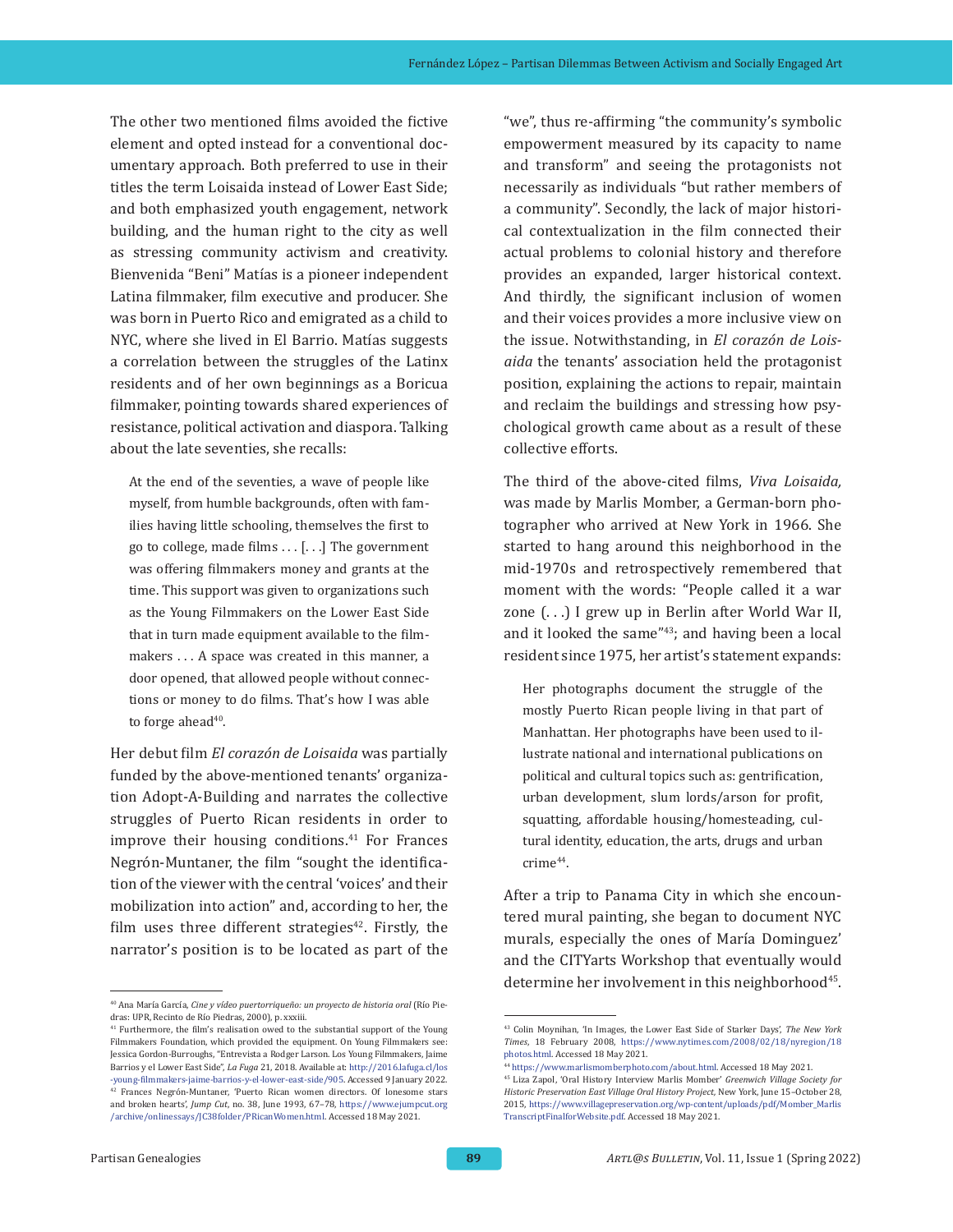*Viva Loisaida* is the outcome of her growing commitment with the community and owed to the funding from her German and Manhattan friends.

In the film, the neighborhood is presented as a "guided tour" by a local, Tyrone Jackson, who interviews different people. Through this walk, the viewer gets to know diverse collective initiatives, such as the murals designed by the CITYarts program (- "collective art out of the studios into the street for the benefit of all", we can hear). Overall, Momber pays careful attention to the iconographies, both, regarding the visuality as well as the narrative. Her film thus shows, community gardens, where local residents cleaned empty lots in order to transform them into playgrounds, sitting space, gardens and orchards and provides interviews with tenants regarding the building repairs and their fights with the landlords without forgetting to explain the activities of CHARAS.

### **This Land is Ours**

*Viva Loisaida* and *El corazón de Loisaida* combined the filming of the urban landscape in decay with a narration and the interviews of the local residents and informed about their daily struggles. Fight, survival, cooperation, construction or sweat equity are part of the vocabulary they used to confront deterioration with regeneration. The efforts of local residents to re-vivify the buildings produced feelings of moral ownership rights. Along with the collective labor engendered in the conservation of their houses, cultural events, murals and community gardens, coming from a socialized creativity, were instrumental to the construction of a sense of place and political activity, at the heart of economic recession and municipal neglect. Creativity's significance can be associated with its potentialities in relation to generate or consolidate communities, produce cultural identities, and, sometimes, elicit emancipatory awareness. Be it as it may, the history of socially engaged art, in its diverse forms, is usually questioned from different points of view, such as lack of artistic quality, problems with authorship, extractivism, its instrumental value, beautification, etc.<sup>46</sup> An example for such approach is the (art-)history of community murals. Although frequently described in books on art history it is rarely integrated in a de-hierarchized or horizontal approach to synchronic artistic scenes or networks, even if the murals are to be considered as public art. Besides, their closeness to minorities and politics may have not fostered a legitimation that would put them on eye to eye with the referential works or artistic productions of established art canon(s). In the case of Loisaida, the role played by collective murals in the self-definition of the neighborhood, projecting positive images, denouncing the inhabitants' situation and representing racial tensions seems undeniable. Susan Shapiro-Kiok, an artist influenced by muralist collective Brigada Ramona Parra (BRP) with whom she worked in Chile in 1972, provided in Eva Cockcroft's edited volume *Toward's a People Art's* (1977) and early recount of the history of CITYarts, reaching from 1968 to 1977<sup>47</sup>. Shapiro-Kiok's contemporary, selfconscious narration stressed the importance of the particular momentum of the neighborhood in the post-1968 years, as a time when "heightened ethnic consciousness sought new forms of expression. It was therefore entirely fitting for community groups to seize the opportunity offered by CITYarts to create collaborative murals celebrating their cultural heritage"48. In this case, the artists' dilemmas, far from being exempt of contradictions, are put at the forefront. Shapiro-Kiok's account is watchful when she talks of/from her experience and, therefore, exposes the problematics and significance of mural methodologies

<sup>46</sup> See Miwon Kwon, *One Place after Another: Site-specific Art and Locational Identity* (Cambridge, Ma: The MIT Press, 2002) and Claire Doherty, *Contemporary Art: From Studio to Situation* (London: Black Dog Publishing, 2004), pp. 169–185.

<sup>47</sup> Susan Shapiro-Kiok, "Cityarts Workshop: Out of the Gallery and into the Streets", Eva Cockcroft (ed.), *Toward's a People Art's: The Contemporary Mural Movement* (New York: Dutton, 1977), 169–185. See also Florencia San Martín, 'Aesthetics of Disobedience' (2018), [https://www.smithsonianmag.com/blogs/archives-american-art/2018](https://www.smithsonianmag.com/blogs/archives-american-art/2018/08/23/aesthetics-disobedience/) [/08/23/aesthetics-disobedience/](https://www.smithsonianmag.com/blogs/archives-american-art/2018/08/23/aesthetics-disobedience/). Accessed 18 May 2021.

<sup>48</sup> Eva Cockcroft (ed.), *Toward's a People Art's: The Contemporary Mural Movement*  (New York: Dutton, 1977), 176. See also Philip Pocock and Gregory Battcock, *The Obvious Illusion: Murals from the Lower East Side* (New York: George Barziller, 1980); Janet Braun-Reinitz y Jane Weissman, *On The Wall: Four Decades Of Community Murals In New York City* (Jackson: University of Mississippi, 2009); Timo Schrader 'Loisaida Community Murals as Activism', in *Loisaida as Urban Laboratory: Puerto Rican Community Activism in New York* (Athens, GA: The University of Georgia Press, 2020).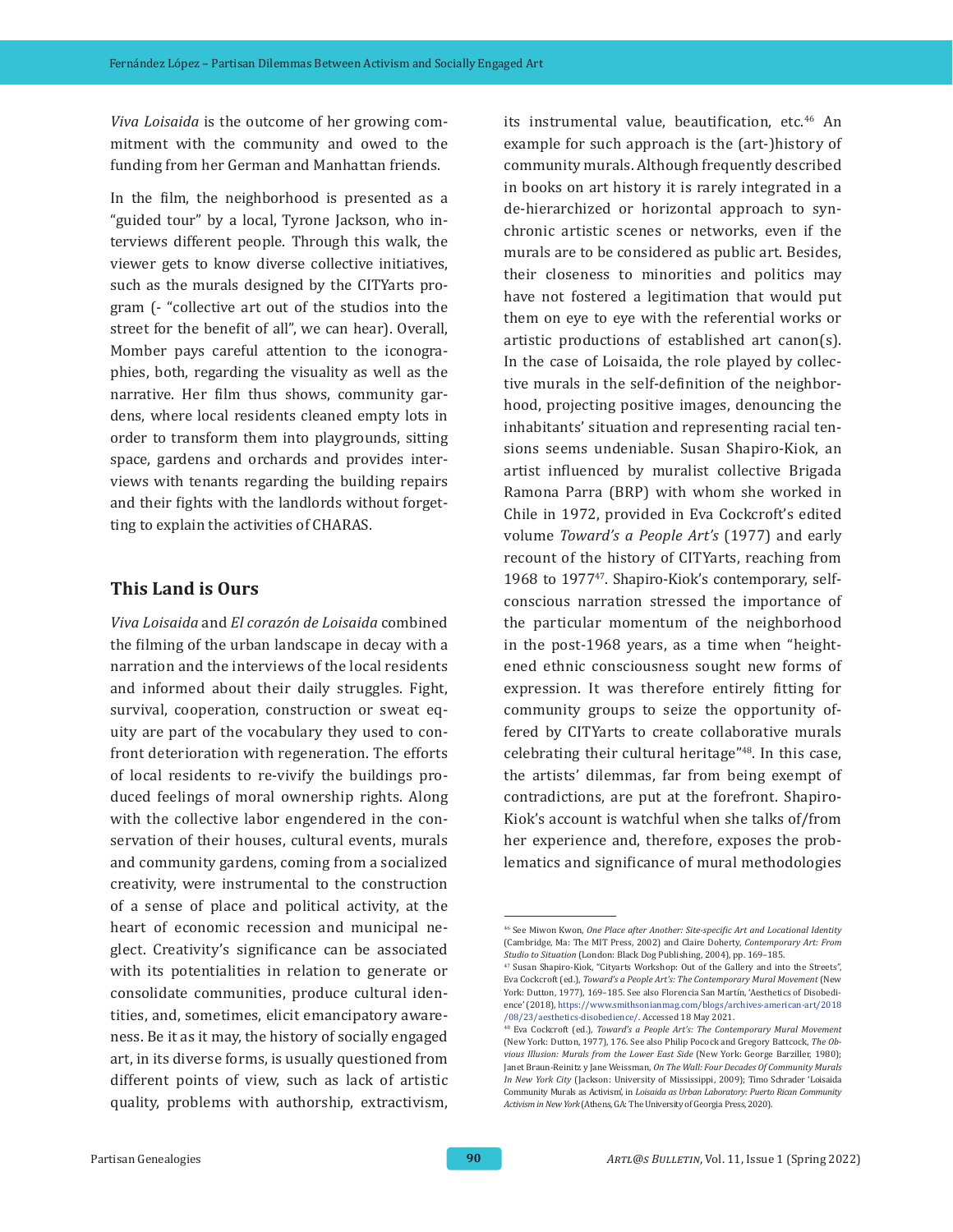based on discussions and the search for collective techniques<sup>49</sup>.

In close alliance to murals were casitas and community gardens, part of them developed in relation to the citywide Liz Christy's Green Guerrillas, and in these last years, the recovery of the collective memory of this area has converged with a growing interest in past models of social ecology and community development<sup>50</sup>. Daniel Chodorkoff focuses on the utopian side of these initiatives and proposes an atypical description of the urban landscape, worth to be quoted in length:

A walk through the streets of Loisaida in 1978 revealed some remarkable things if one knew where to look beyond the garbage-strewn lots and abandoned buildings. Vacant lots on 12<sup>th</sup>, 11<sup>th</sup>, 9<sup>th</sup>, 8<sup>th</sup>, 3<sup>rd</sup> Street and Houston Street were producing a bounty of fresh, organically grown tomatoes, lettuce, peppers, squash, and beans. A rooftop on  $11<sup>th</sup>$ Street had sprouted a windmill and a bank of solar collectors. (...) An abandoned oil company garage on 8th Street was transformed into a recycling center.  $(...)$  A garbage-filled lot on  $9<sup>th</sup>$  Street and Avenue C was developed into a cultural plaza for neighborhood residents. Design work had begun on a permanent dome greenhouse intended to house a 2,400 gallon (9,000 liters) pond for raising fish to edible size in an intensive, closed system aquaculture project; fish were also being raised in basements on  $11<sup>th</sup>$  Street. (...) Rooftop gardens were flourishing at various locations around the neighborhood, and rooftop solar greenhouses were under construction<sup>51</sup>.

Gardens helped to clean the vacant lots, where dumped material could be recycled ("swings were made from discarded lumber and old tires, jungle gyms were built from recycled beams"52); they enabled intergenerational contact, teaching took place in them and they also could be used (and in fact were regarded) as cultural spaces, with murals frequently being placed in them.

The various researchers of these gardens study the phenomenon under diverse angles and concepts. For example, Efrat Eizenberg centers on place making and participatory politics, by acknowledging that "[Community Gardens] emphasize a process of mutual reinforcement between people and the environment through which place is endowed with special meaning. The investment of affect, cognition, and practices in the place as well as the feedback from the environment to these investments constitute the development of meaning, attachment, sense of place, and identification with the environment"53. In comparison, Miranda J. Martínez examines their particular local praxis and its legacy, analyzing typologies and pointing out that "some gardens became spaces identified with the Puerto Rican nationalist project. Others became spaces identified with artistic movements, and others are communitarian ecological projects"54 depending on the formal organization and the type of relationships they were able to generate.

It is important to stress in that regard correlations with already-mentioned artistic examples, such as Matías film *El corazón de Loisaida*, where the narrator comments in the beginning: "people are organizing their buildings, taking over abandoned buildings, asking on many levels, 'how can we make this ours?'". Furthermore, in one of the photographs, shown in Momber's film *Viva Loisaida* we can see a banner stating: "Lower East Side. Not for sale. This land is ours". This fight for the "land" and for the sense of belonging can be related to the notion of insurgent citizenship coined by political anthropologist James Holston. He affirms that the right to inhabit the city develops into an agenda of citizenship, creating a non-exclusionary "we" that

<sup>49</sup> Other testimonies of that moment are provided in a 1988 documentary by Ainsile Binder, Silvina Calderaro and Sarah Goodyear, *You Know . . .The Struggle*, [https://](https://youtu.be/anjx_nhkJfM) [youtu.be/anjx\\_nhkJfM](https://youtu.be/anjx_nhkJfM). Accessed 18 May 2021.

<sup>50</sup> See Gregory Sholette, 'Unnatural Speculations Nature as an icon of urban resistance on NYC's Lower East Side 1979-1984', *Afterimage*, September-October 1997, 17–20. [http://www.gregorysholette.com/wp-content/uploads/2011/04/15\\_unnatural1](http://www.gregorysholette.com/wp-content/uploads/2011/04/15_unnatural1.pdf) [.pdf.](http://www.gregorysholette.com/wp-content/uploads/2011/04/15_unnatural1.pdf) Accessed 18 May 2021; Malve von Hassell, *The Struggle for Eden: Community Gardens in NewYork City* (Westport, CONN: Bergin & Garvey, 2002); Michela Pasquali, *Loisaida. NYC Community Gardens* (Milano: A&M bookstore, 2006).

<sup>51</sup> Daniel Elliot Chodorkoff, *Un milagro de Loisaida: alternative technology and grassroots efforts for neighborhood reconstruction on New York's Lower East Side* (Ann Arbor, MICH: University Microfilms International, 1980), 40.

<sup>52</sup> Ibid., 13.

<sup>53</sup> Efrat Eizenberg, *From the Ground Up. Community Gardens in New York City and the Politics of Spatial Transformation* (Farnham: Ashgate, 2013), 36.

<sup>54</sup> Miranda J. Martinez, *Power at the Roots. Gentrification, Community Gardens, and the Puerto Ricans of the Lower East Side* (Lanham, MD: Lexington Books, 2010), 33.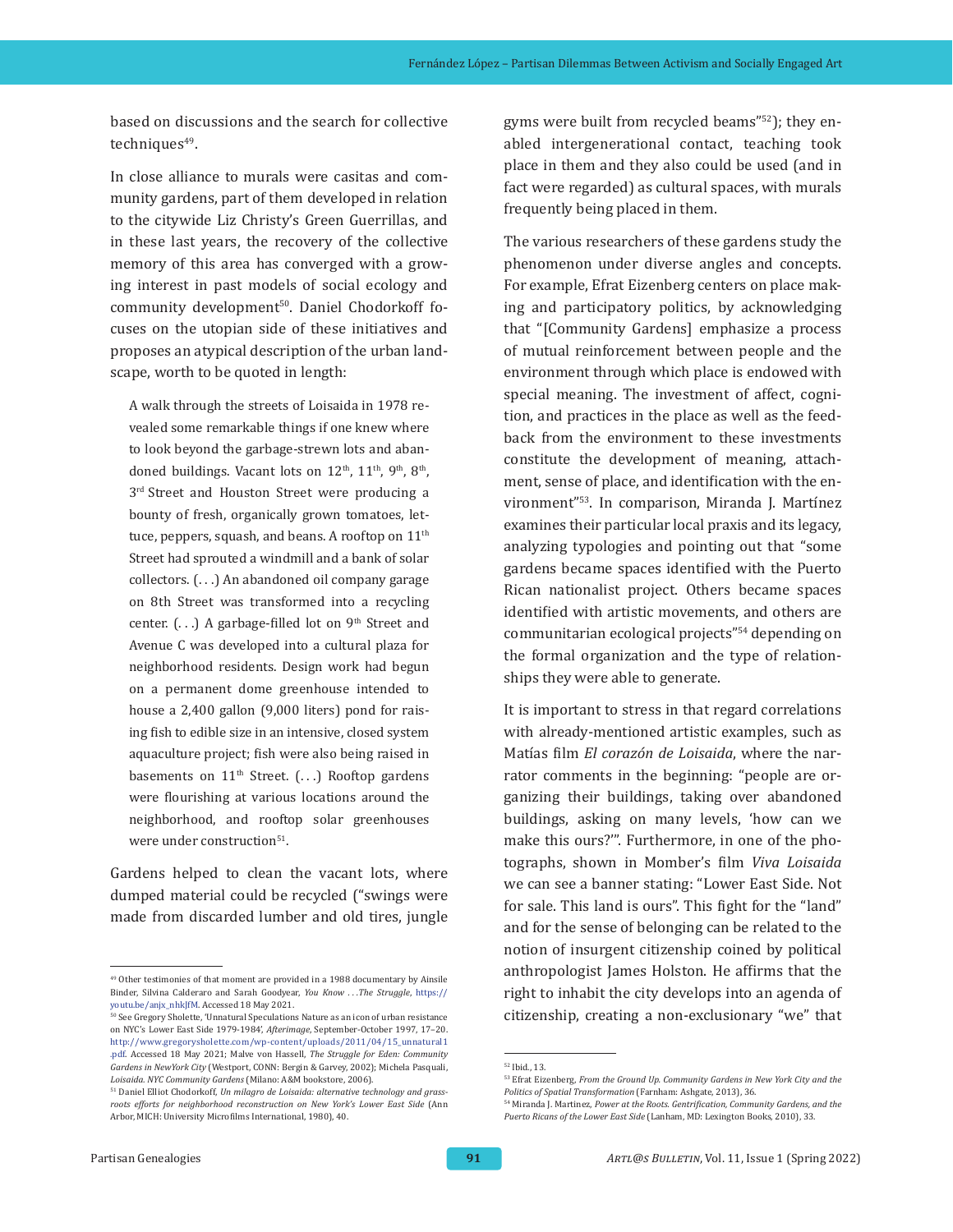challenges the formal membership in the nationstate, an approach that is useful to politically realigning migrant and diasporic communities or situations of "domestic colonialism". In his words:

My point is that it is not in the civic square that the urban poor articulate this demand with greatest force and originality. It is rather in the realm of everyday and domestic life taking shape in the remote urban peripheries around the construction of residence. It is an insurgence that begins with the struggle for the right to have a daily life in the city worthy of a citizen's dignity<sup>55</sup>.

Furthermore, we could ask if this new citizenship could be related to a renewed concept of partisanship and with Carl Schmitt's efforts to historicize its iterations. For instance, his findings could not just help us to distinguish between partisans and (common) thieves but also to find further nuances that could be useful in relation to rioters. Regarding the basic distinction between the first, he sees the actions of the partisan intensely imbued by a political character:

The person with no rights [*der rechtlos Gemachte*] seeks his justice in enmity. In it, he finds the meaning of the matter and the meaning of justice, once the carapace of protection and obedience that he inhabited is broken, or the system of norms of legality from which he once expected justice and legal protection is shattered (...) In such cases, irregularity is unpolitical and becomes purely criminal because it loses the positive interconnectedness with a somewhere available regularity<sup>56</sup>.

In conjunction with Schmitt's analysis, the rioting and looting people during the blackouts had lost all faith in the system and their actions are conjunctural, sparked by the violence and injustice under which they live. Nevertheless, to just see the violence and classify them as apolitical and (thus) criminal would be premature, as many organized communities helped to clean up the mess after the

pillage. Looking at this "positive interconnectedness" of citizens and local communities, it rather seems fit to emphasize what Schmitt denominates, after José Maria Jover Zamora, the "tellurian character" of the self-defense, thus stressing of what is felt as their own territory and their right to the city<sup>57</sup>. Furthermore, such type of local resistance is, at the same time, transnational, since it is diasporic and aligned to other international struggles of that moment. In this respect, these partisan neighborhoods were able to articulate their political commitment and interconnect it with, to use Schmitt's words, "the world-political fronts and contexts"<sup>58</sup>. These references are not so remote and seem quite adequate, if we consider that these neighborhoods were portrayed as dangerous war zones.

## **The** *Same Thing*

How far are these partisan initiatives from Matta-Clark's proposal? Art historians have stressed how, after years of subverting architectural practice, the artist wanted to "exceed the exhibition context" and look for a "way of participating in people's lives"<sup>59</sup>. One of his 1974-75 documents reads:

[...] a specific project might be to work with an existing neighbourhood youth group and to involve them in converting the all too plentiful abandoned buildings into a social space. In this way, the young could get both practical information about how buildings are made and, more essentially, some first-hand experience with one aspect of the very real possibility of transforming their space $60$ .

Frances Richard relates in her study on Gordon Matta-Clark the artist's inspiration to his 1975 Milan experience, where he worked with a factory occupied by a Communist youth group in Sesto San Giovanni, from whom he learned:

<sup>55</sup> James Holston 'Insurgent Citizenship in an Era of Global Urban Peripheries*'*, *City & Society*, 21(2) 2009, 246.

<sup>56</sup> Carl Schmitt, *The Theory of the Partisan. A Commentary/Remark on the Concept of the Political* (East Lansing, MI: Michigan State University Press, 2004), 65.

 $57$  The "tellurian character" refers to the spatial defensive character of the resistance. Carl Schmitt, *The Theory of the Partisan*, p. 13. <sup>58</sup> Ibid., 52.

<sup>59</sup> Frances Richard, *Gordon Matta-Clark: Physical Poetics* (Berkeley- Los Angeles: University of California Press, 2019), 385.

<sup>60</sup> Nicholas de Monchaux, 'The Death and Life of Gordon Matta-Clark', *AA Files*, no. 74, 2017, 193, n. 49.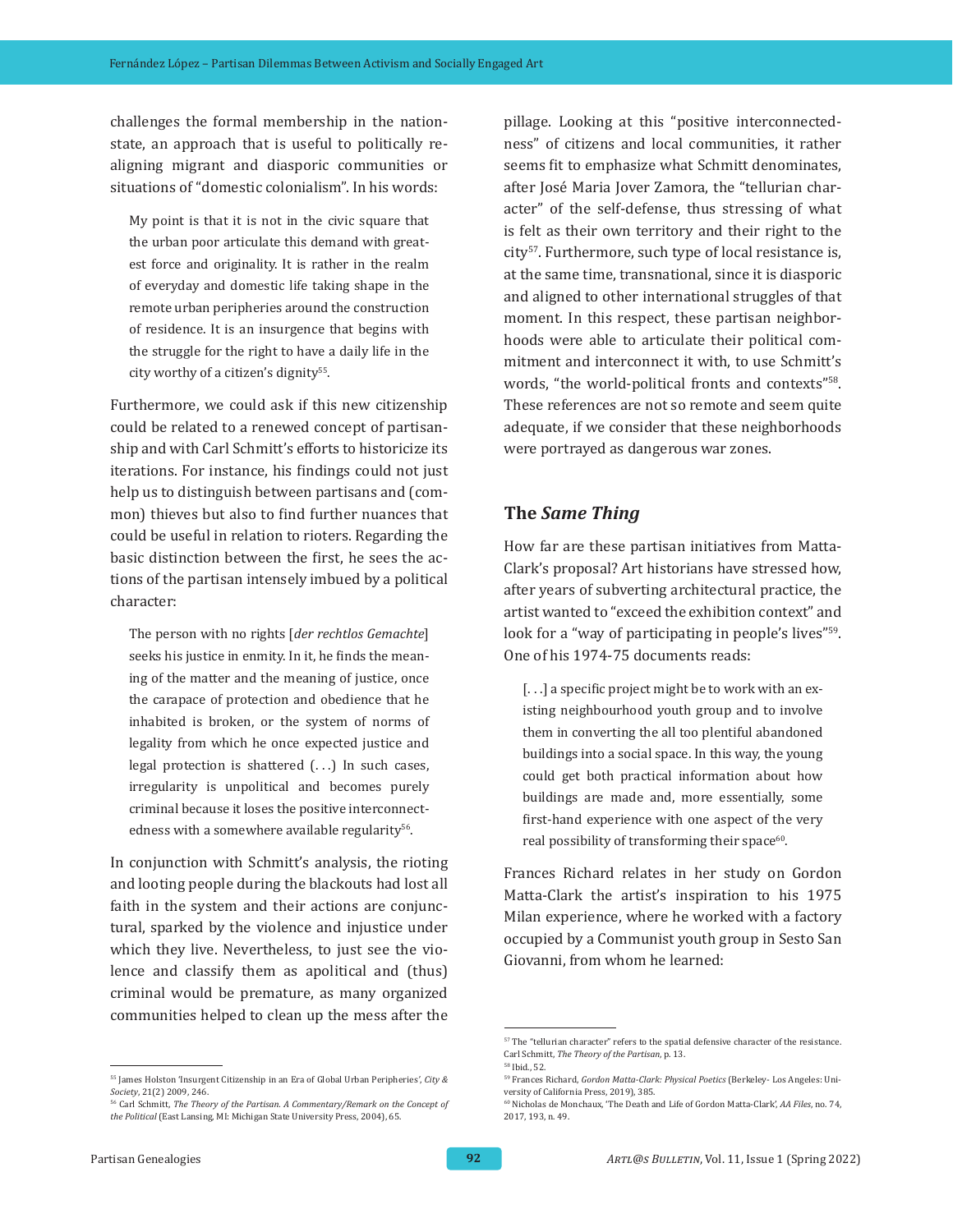Their program was to resist the intervention the of "laissez-faire" real estate developers from exploiting the property. Their proposal was that the area be used for a much needed community services center. My exposure to this confrontation was my first awakening to doing my work, not in artistic isolation, but through an active exchange with peoples' concern for their own neighborhood<sup>61</sup>.

Furthermore, Richard connects it with his knowledge of the Preservation Youth Project at Saint Mark's Church-in-the-Bowery on Second Avenue, where he had installed two sculptures in 1970. For her part, the scholar Cara Jordan interprets his weekly conversations with the Anarchitecture group as a kind of pedagogical experience and highlights, as an antecedent, Matta-Clark's first failed attempt in the South Bronx (1975) to "design socially integrative projects that incorporated the preexisting efforts of the community and were intended to be self-sustainable"62. The project was then taken to Loisaida, put into practice in the summer of 1976 (on the vacant lot that later would become La Plaza Cultural), and eventually prepared for the Guggenheim Fellowship to get some funding.

Frances Richard, following Matta-Clark's own words, is cautious in ascribing political labels to these experiences. Based on the artist's own words from a conversation with Judith Russi Kirshner, she states the difficulties posed to the subject of authorship, Matta-Clark's relation to what he considered "a group of ghetto youths" and the dilemma of "leadership becoming dissolved within the activity"63. Be it as it may, what is clear from his proposal is that the project would have had an educational nature. In the Center the "cadets" would

have learned practical building skills (installation and maintenance of heating and electrical systems, concrete casting, cost management, environmental awareness); they would have done exercises in order to solve abstract spatial problems, learned some basics of design, some organizational abilities regarding the planning process as well as the artistic use of materials, oriented towards both, to building restoration and the teaching of teenagers for construction jobs. Matta-Clark, as a trained architect, was aware of the artistic and technical expertise that he could bring to the already existing building- and regeneration activity of the neighborhood. He was also aware that his skills could help in making some of the existing programs "come to fruition both through planning and fund raising"64. Therefore, the proposal for the Fellowship can be also related to the necessity of increasing the monetary support for the various initiatives.

It is important to underline that Matta-Clark's proposal did not flourish in a void, not only conceptually, but in more prosaic material terms. There was an existing infrastructure that facilitated the search and distribution of federal or council funding from the many liberal programs promoted throughout the 1960s and 1970s.<sup>65</sup> For example, Matta-Clark's application clearly shows an awareness regarding the synergies that could be achieved with the Comprehensive Employment and Training Act (CETA), namely that teenagers could be enrolled as CETA trainees at the Centre <sup>66</sup>. The possibility of combining youth employment and skill training programs as a way to fund artistic projects, such as community murals, was always in the mind of Loisaida activists, as Timo Schrader states. For this author, "the vagueness of the program goals and their eligibilities left enough space for 'imaginative use' by community organizations that were certainly on top of their game with regard to raising funds and

<sup>61</sup> Frances Richard, *Gordon Matta-Clark: Physical Poetics* (Berkeley- Los Angeles: University of California Press, 2019), 392.

 $^{62}$  "The first of these, an art center in the South Bronx conceived with Alanna Heiss, Robert Rauschenberg, and Robert Morris, failed to come to fruition" Cara Jordan, 'Directing Energy: Gordon Matta-Clark's Pursuit of Social Sculpture' in Antonio Sergio Bessa and Jessamyn Fiore (ed.), *Gordon Matta-Clark: Anarchitect* (New Haven: Yale University Press, 2017), 51.

<sup>&</sup>lt;sup>63</sup> "I would try very hard to organize it so that that could be done effectively and reasonably. I wouldn't create a situation where that couldn't be done.... I think it's important that something belongs to you, that your time belongs to you — energy, imagination. I must admit that I'm not all that much of a total collectivist socialist. There's a kind of morality that is based on which I don't think in fact works. I don't know what it is. Maybe I'm too American. I don't buy the dogma", quoted in Frances Richard, *Gordon Matta-Clark: Physical Poetics* (Berkeley- Los Angeles: University of California Press, 2019), 394.

<sup>64</sup> Ibid., 395.

<sup>65</sup> On CETA Linda Frye Burnham and Steve Burland, *CETA and the Arts: Analyzing the Results of a Groundbreaking Federal Job Program* (Kindle self-edition, 2011); Virginia Maksymowicz and Blaise Tobia, "The Forgotten Federally Employed Artists", *Hyperallergic*, 25 December 2020, [https://hyperallergic.com/610071/the-forgotten](https://hyperallergic.com/610071/the-forgotten-federally-employed-artists/) [-federally-employed-artists/.](https://hyperallergic.com/610071/the-forgotten-federally-employed-artists/) Accessed 9 January 2022; Also see the documentation accessible at [https://ceta-arts.com/.](https://ceta-arts.com/)

<sup>66</sup> CETA was signed by President Richard Nixon in 1973 and aimed to train low-income high school students for public service jobs.